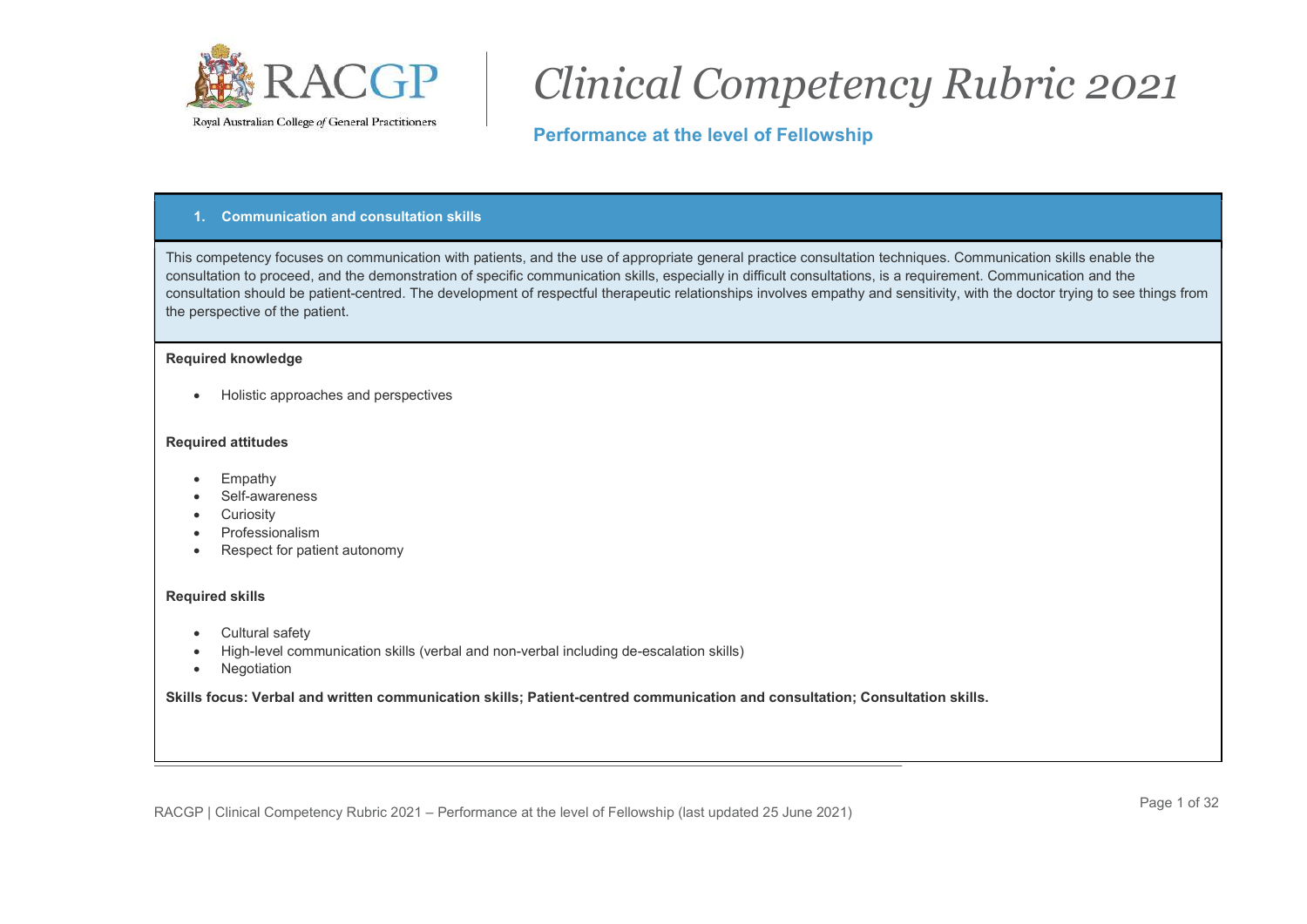#### Communication skills

- Communication is appropriate to the person and the sociocultural context
- Engages the patient to gather information about their symptoms, ideas, concerns, expectations of health care and the full impact of their illness experience on their lives
- Matches modality of communication to patient needs, health literacy and context
- Communicates effectively in routine and difficult situations
- Demonstrates active listening skills
- Uses a variety of communication techniques and materials (e.g. written or electronic) to adapt explanations to the needs of the patient
- Uses appropriate strategies to motivate and assist patients in maintaining health behaviours

#### Consultation skills

- Adapts the consultation to facilitate optimal patient care
- Consults effectively in a focused manner within the time-frame of a normal consultation
- Prioritises problems, attending to both the patient's and the doctor's agenda

#### Performance lists

| Criteria (competent at level of Fellowship)                                 | Performs consistently at the standard expected                                                                                                                                                             |
|-----------------------------------------------------------------------------|------------------------------------------------------------------------------------------------------------------------------------------------------------------------------------------------------------|
| Communication is appropriate to the person and the<br>sociocultural context | Considers and discusses the patient's socio-cultural context as part of the consultation<br>Considers the occupational aspects of the problem<br>Adapts communication style as appropriate for the patient |

RACGP | Clinical Competency Rubric 2021 – Performance at the level of Fellowship (last updated 25 June 2021) Page 2 of 32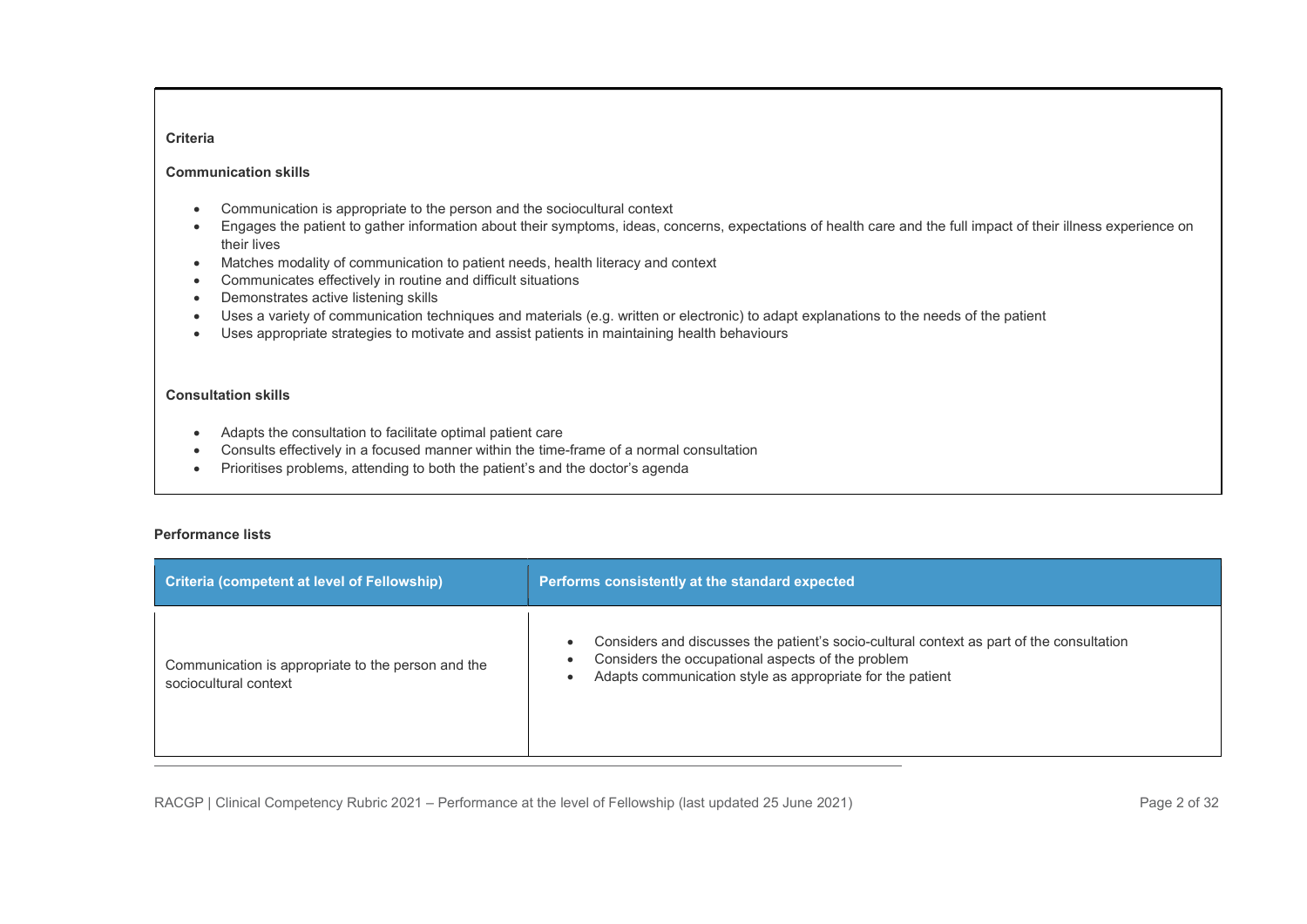| Engages the patient to gather information about their<br>symptoms, ideas, concerns, expectations of health care<br>and the full impact of their illness experience on their<br>lives | Considers and discusses the impact of the presentation on the patient's function<br>Shows empathy and respect throughout<br>Responds to verbal cues from the patient or their family<br>$\bullet$<br>Responds to non-verbal cues - this can be verbal (commenting that a patient may seem upset), or<br>active (a change in posture, offering the patient a tissue)<br>Explores presenting problem from the patient's perspective<br>Shows a genuine curiosity to find out what the patient really thinks                                                                                                                                                                                                  |
|--------------------------------------------------------------------------------------------------------------------------------------------------------------------------------------|------------------------------------------------------------------------------------------------------------------------------------------------------------------------------------------------------------------------------------------------------------------------------------------------------------------------------------------------------------------------------------------------------------------------------------------------------------------------------------------------------------------------------------------------------------------------------------------------------------------------------------------------------------------------------------------------------------|
| Matches modality of communication to patient needs,<br>health literacy and context                                                                                                   | Adapts language to match the patient's level of understanding<br>Uses concise, easily understood language, avoids or explains jargon                                                                                                                                                                                                                                                                                                                                                                                                                                                                                                                                                                       |
| Communicates effectively in routine and difficult<br>situations                                                                                                                      | Uses silence effectively<br>Appropriate balance of closed and open questions<br>Breaks bad news sensitively<br>Has a framework for delivering bad news, such as the SPIKES model<br>Deescalates the situation when a patient is angry or agitated<br>Sensitively discusses prognosis and end-of-life decisions<br>Sensitively manages patients experiencing current or consequences of trauma                                                                                                                                                                                                                                                                                                              |
| Demonstrates active listening skills.                                                                                                                                                | Listens attentively to the patient's opening statement, without interrupting or directing patient's<br>response<br>Listens attentively, allowing patient to complete statements without interruption and leaving space<br>for patient to think before answering or go on after pausing<br>Confirms list and screens for further problems (eg "so that's headaches and tiredness; anything<br>else?")<br>Uses open and closed questioning technique, appropriately moving from open to closed<br>Clarifies patient's statements that are unclear or need amplification (eg "Could you explain what you<br>mean by light headed")<br>Periodically summarises to verify own understanding of what the patient |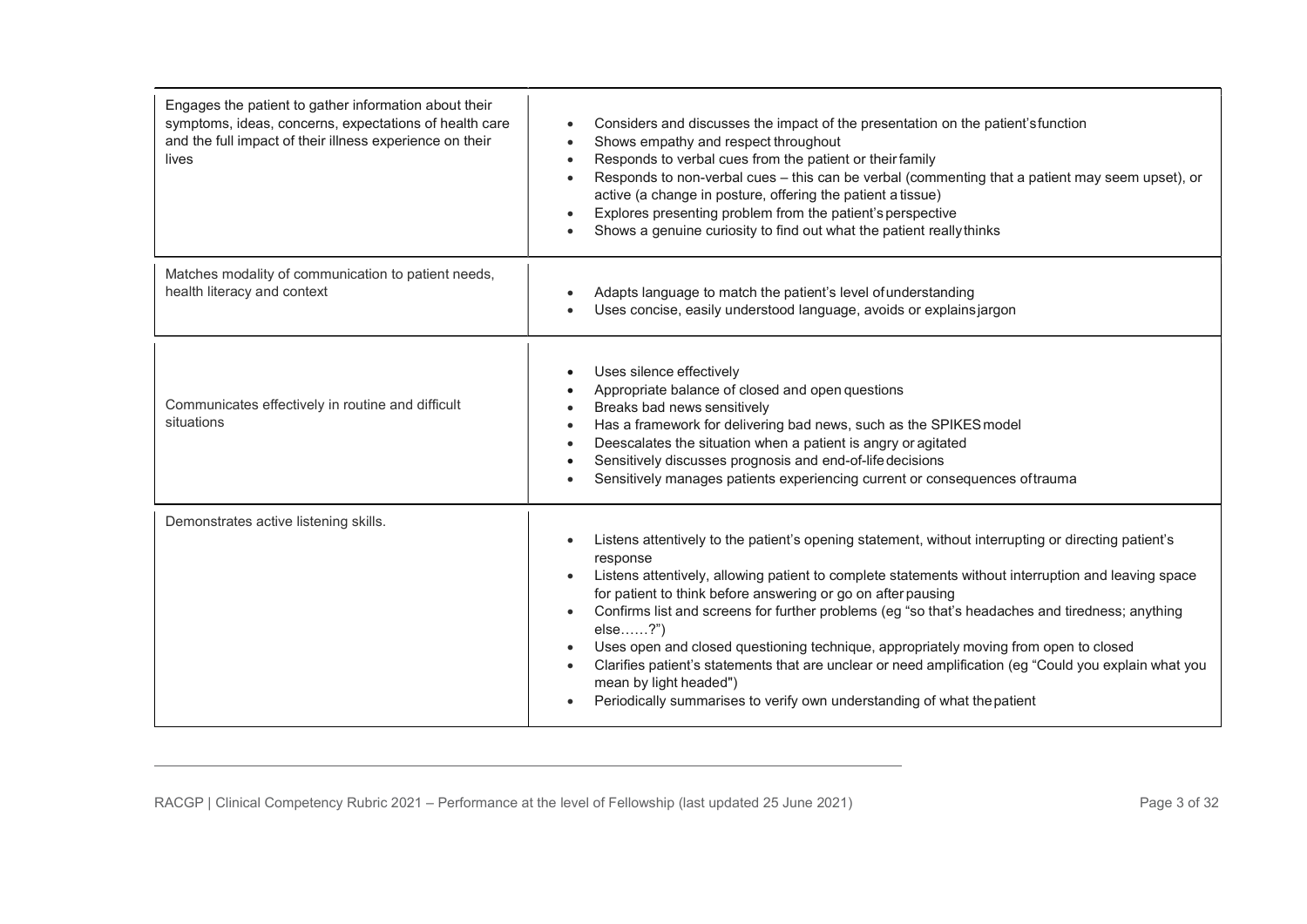| Uses a variety of communication techniques and<br>materials (e.g. written or electronic) to adapt<br>explanations to the needs of the patient | The patient's problem is explained in such a way that they can easily understand<br>The explanation is relevant, understandable and appropriate<br>Checks patient's understanding of information given, or plans made<br>Uses a variety of explanation techniques including images and patienthandouts<br>The patient's health beliefs are taken into consideration or referenced during the explanation of the<br>problem<br>Gives explanation at appropriate times: avoids giving advice, information or reassurance<br>prematurely<br>Chunks and checks: gives information in manageable chunks, checks forunderstanding<br>Uses patient's response as a guide to how to proceed<br>$\bullet$ |
|-----------------------------------------------------------------------------------------------------------------------------------------------|--------------------------------------------------------------------------------------------------------------------------------------------------------------------------------------------------------------------------------------------------------------------------------------------------------------------------------------------------------------------------------------------------------------------------------------------------------------------------------------------------------------------------------------------------------------------------------------------------------------------------------------------------------------------------------------------------|
| Adapts the consultation to facilitate optimal patient care                                                                                    | Flexible in approach both with regards to what is covered in the consultation and with timing<br>Accommodates the patient's needs, including having family or other support in the consultation<br>Takes the time to let the patient tell their story                                                                                                                                                                                                                                                                                                                                                                                                                                            |
| Consults effectively in a focussed manner within the<br>time-frame of a normal consultation                                                   | Keeps the consultation focused with a clear structure<br>Prioritises when the patient presents with multiple issues                                                                                                                                                                                                                                                                                                                                                                                                                                                                                                                                                                              |
| Prioritises problems, attending to both the patient's and<br>the doctor's agenda                                                              | Negotiates the agenda for the consultation with the patient<br>Takes account of the patient's expectations<br>Takes account of the patient's medical needs                                                                                                                                                                                                                                                                                                                                                                                                                                                                                                                                       |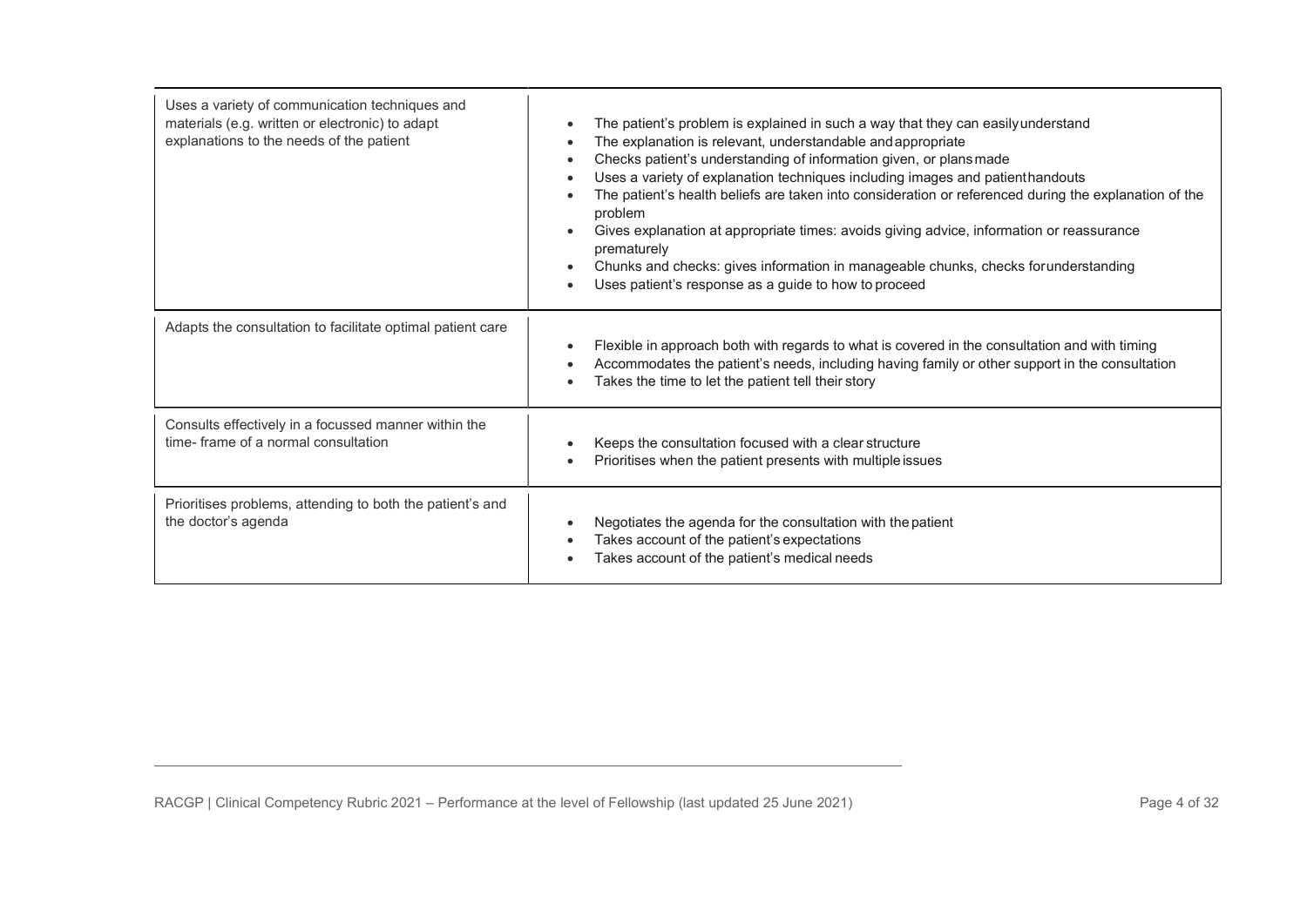## 2. Clinical information gathering and interpretation

This competency is about the gathering, interpretation and use of data or information for clinical judgement. This includes information gathered from the history, clinical records, physical examination and investigations. History-taking includes gathering information from other sources, such as family members and carers, where appropriate. Information gathering should be hypothesis-driven and used to confirm or exclude likely diagnoses and red flags. The physical examination, and the selection of appropriate and evidence-based investigations, are incorporated into this assessment area. This should be appropriate to the patient and presentation, and be evidence based.

#### Required knowledge

- Critical evaluation of demographic data and health information
- Human body and disease
- Professional resources and guidelines

## Required attitudes

- Empathy
- Ability to deal with uncertainty and ambiguity
- Self-awareness
- **•** Curiosity

## Professionalism

- Commitment to learning and development
- Respect for patient autonomy

#### Required skills

- High-level communication skills (verbal and non-verbal including de-escalation skills)
- Comprehensive history taking social, cultural and medical
- Competent physical examinations

Skills focus: History, Physical Examination, Investigations and how the clinical information is gathered.

RACGP | Clinical Competency Rubric 2021 – Performance at the level of Fellowship (last updated 25 June 2021) Page 5 of 32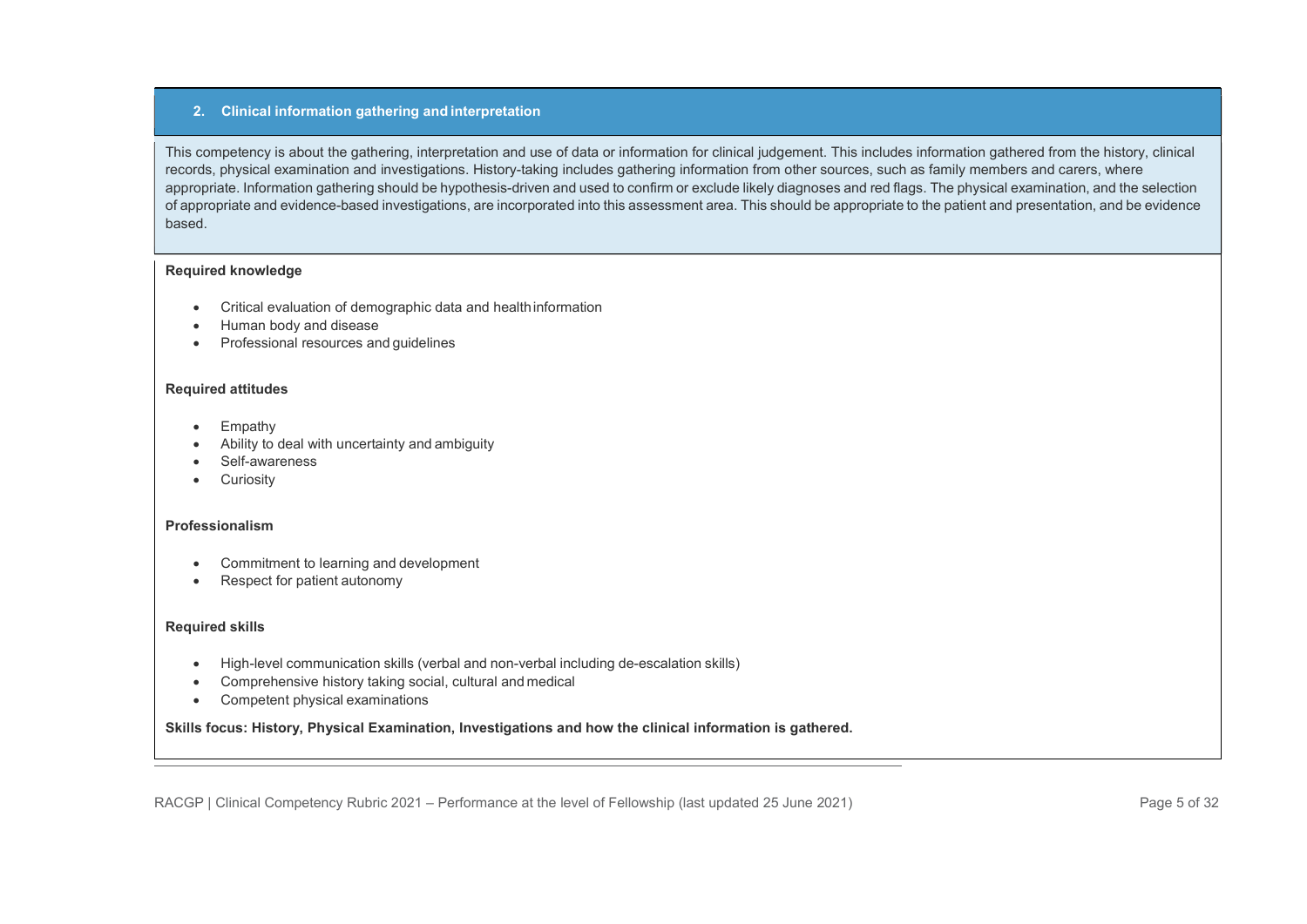**History** 

- A comprehensive biopsychosocial history is taken from the patient
- All available sources of information are appropriately considered when taking a history

## Physical examination

- An appropriate and respectful physical examination is undertaken, targeted at the patient's presentation and likely differential diagnoses
- Physical examination findings are detected accurately and interpreted correctly
- **•** Specific positive and negative findings are elicited

## Investigations

- Rational options for investigations are chosen using an evidence-based approach
- Interprets investigations in the context of the patient's presentation

#### Performance lists

| <b>Criteria (competent at level of Fellowship)</b>                   | Performs consistently at the standard expected                                                                                                                                                                                                                                                                                                                                                                           |
|----------------------------------------------------------------------|--------------------------------------------------------------------------------------------------------------------------------------------------------------------------------------------------------------------------------------------------------------------------------------------------------------------------------------------------------------------------------------------------------------------------|
| A comprehensive biopsychosocial history is taken from<br>the patient | Obtains sufficient information to include or exclude any likely relevant significant conditions (red<br>$\bullet$<br>flags)<br>Organises the history so that it is relevant and targeted to the presenting symptoms<br>Follows up on patient cues to elicit positive and negative details<br>Questions that are used are relevant and focused<br>Integrates a mental state assessment into history taking as appropriate |

RACGP | Clinical Competency Rubric 2021 – Performance at the level of Fellowship (last updated 25 June 2021) Page 6 of 32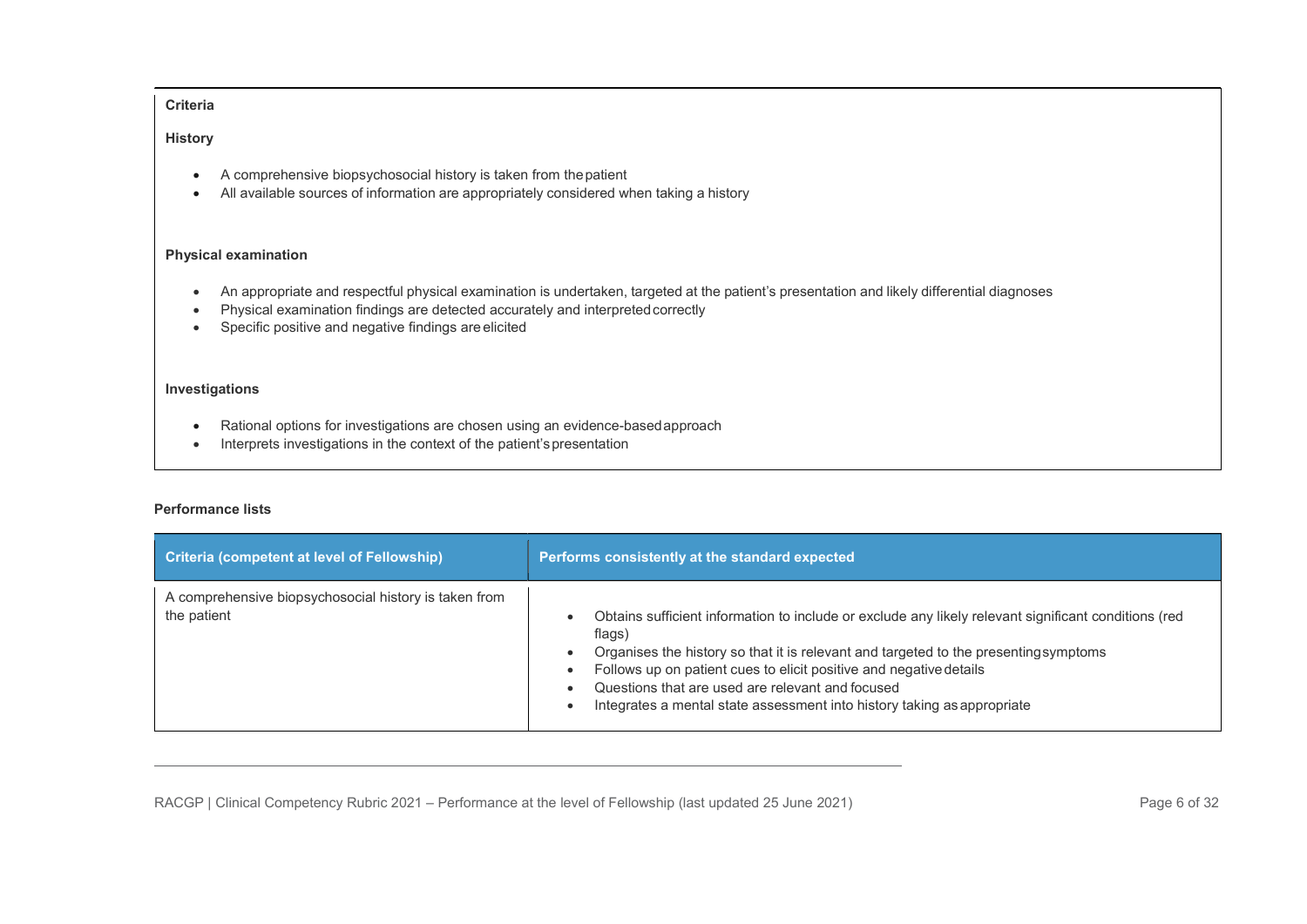| All available sources of information are appropriately<br>considered when taking a history                                                       | Refers to patient's notes prior to the consultation, reviewing relevant information such as past<br>medical history, specialists' letters<br>Considers information provided by third party such as family members or carer<br>$\bullet$                                                                                                                                                                                                                                                                                              |
|--------------------------------------------------------------------------------------------------------------------------------------------------|--------------------------------------------------------------------------------------------------------------------------------------------------------------------------------------------------------------------------------------------------------------------------------------------------------------------------------------------------------------------------------------------------------------------------------------------------------------------------------------------------------------------------------------|
| An appropriate and respectful physical examination is<br>undertaken, targeted at the patient's presentation and<br>likely differential diagnoses | Performs a systematic physical examination that is appropriately focused and not overly inclusive<br>Obtains consent before performing an examination<br>$\bullet$<br>Enquires if the patient would prefer a chaperone present when undertaking an examination that<br>could be intimate<br>Positions the patient with consideration for their comfort, safety and modesty<br>$\bullet$<br>Explains the reasons for the examination and findings to thepatient throughout<br>Washes hands prior to performing a physical examination |
| Physical examination findings are detected accurately<br>and interpreted correctly<br>Specific positive and negative findings are elicited       | Uses recognised physical examination techniques<br>Uses the examination findings to confirm or exclude possible diagnoses<br>Appropriately selects and uses tools to aid physical examination (egophthalmoscope)                                                                                                                                                                                                                                                                                                                     |
| Rational options for investigations are chosen using an<br>evidence-based approach                                                               | Selects appropriate investigations for the patient presentation and likely diagnosis<br>Selects relevant investigations in an appropriate sequence<br>Considers which diagnostic tests are likely to be the most beneficial to the health of the patient<br>$\bullet$<br>Considers costs when requesting investigations<br>$\bullet$<br>Considers issues of access when requesting investigations                                                                                                                                    |
| Interprets investigations in the context of the patient's<br>presentation                                                                        | Accurately interprets investigations<br>Interprets investigations taking into consideration the patient's history, current presentation, and<br>current medication                                                                                                                                                                                                                                                                                                                                                                   |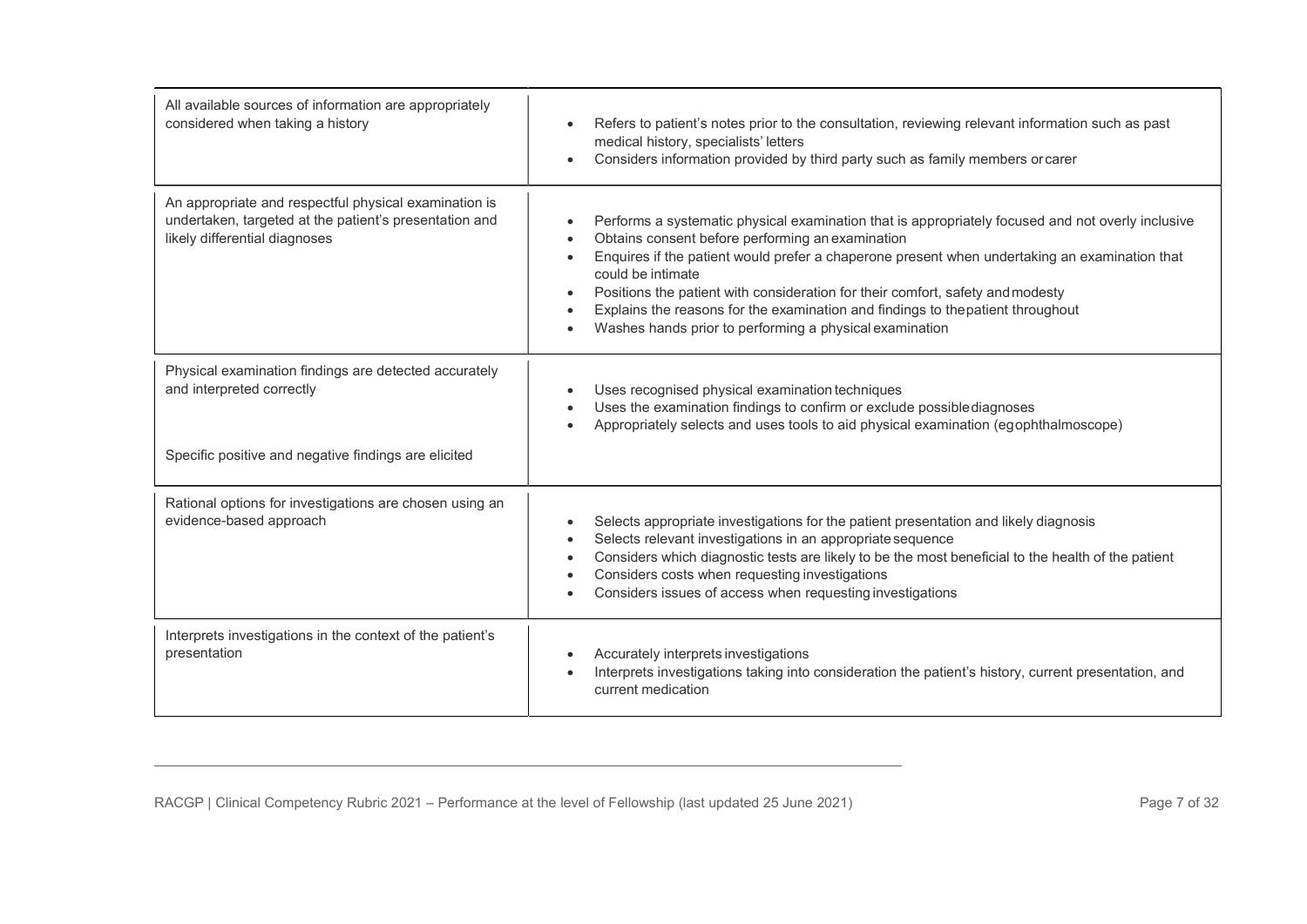## 3. Making a diagnosis, decision making and reasoning

This is about a conscious, structured approach to making diagnoses and decision-making. This focuses on all the steps leading up to formulating a diagnosis or problem list. This also includes diagnostic accuracy that does not necessarily require the correct diagnosis, but that the direction of reasoning was appropriate and accurate. The doctor's ability to think about and reflect on their reasoning is another aspect of this assessment domain. This WBA competency is closely aligned with information gathering but can be assessed in different ways.

## Required knowledge

- Human body and disease
- Safe management of common and important presentations in general practice

## Required attitudes

- Empathy
- Ability to deal with uncertainty and ambiguity
- **•** Curiosity
- Professionalism
- Commitment to learning and development

## Required skills

- High-level problem solving
- Critical thinking
- Comprehensive diagnostic skills
- Patient-centred and safe clinical decision making

Skills focus: Problem solving, decision-making, dealing with uncertainty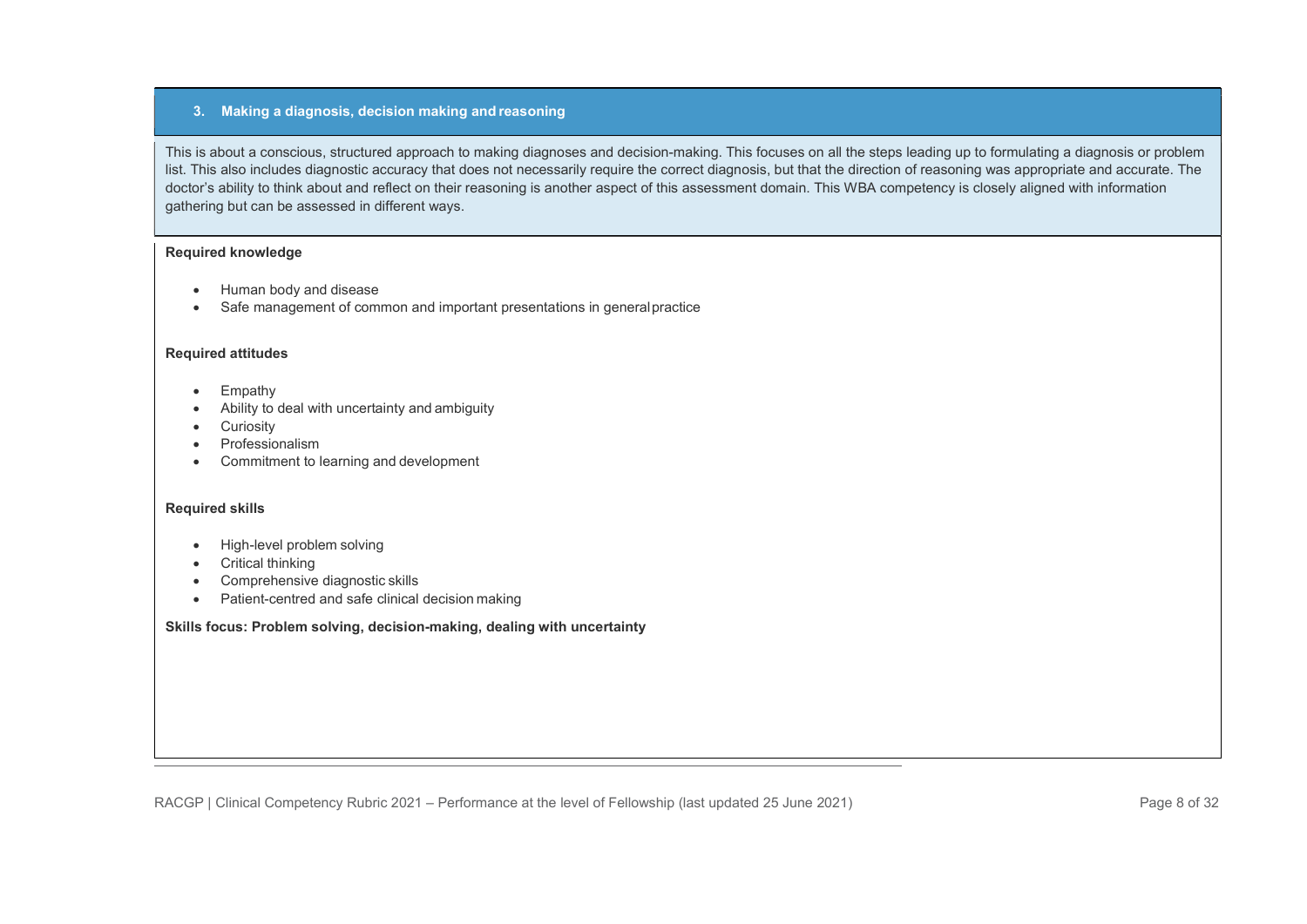- Integrates and synthesises knowledge to make decisions in complex clinical situations
- Modifies differential diagnoses based on clinical course and other data as appropriate
- Demonstrates diagnostic accuracy: This does not require the correct diagnosis, but that the direction of reasoning was appropriate and accurate
- Collects/reports clinical information in a hypothesis driven manner
- Articulates an appropriate problem definition
- Formulates a rational list of differential diagnoses including most likely, less likely, unlikely and can't miss diagnoses
- Directs evaluation and treatment towards high priority diagnoses
- Demonstrates metacognition (thinking about own thinking)

#### Performance lists

| <b>Criteria (competent at level of Fellowship)</b>                                                                                                     | Performs consistently at the standard expected                                                                                                                                                                                                                                                                                                                                                                                       |
|--------------------------------------------------------------------------------------------------------------------------------------------------------|--------------------------------------------------------------------------------------------------------------------------------------------------------------------------------------------------------------------------------------------------------------------------------------------------------------------------------------------------------------------------------------------------------------------------------------|
| Integrates and synthesises knowledge to make<br>decisions in complex clinical situations                                                               | Is comfortable with the range of patients who present to the practice<br>Discusses key and differentiating features of symptoms and uses this to sort them into likely<br>diagnoses<br>Discusses epidemiology of symptoms (who gets the disease) including demographics, risk factors<br>Considers the temporal course including the duration of the symptoms and pattern of symptoms<br>Outlines the pathophysiology of the disease |
| Modifies differential diagnoses based on clinical course<br>and other data as appropriate                                                              | Reviews history, progress and current status at follow up<br>Reviews discharge summaries, specialist reports<br>Reflects on feedback from the patient or others and incorporates this                                                                                                                                                                                                                                                |
| Demonstrates diagnostic accuracy - this does not<br>require the correct diagnosis, but that the direction of<br>reasoning was appropriate and accurate | Discusses patterns of disease presentation and how the pattern recognition enabled diagnostic<br>accuracy<br>Gathers information appropriately targeted to the most likely diagnosis                                                                                                                                                                                                                                                 |

RACGP | Clinical Competency Rubric 2021 – Performance at the level of Fellowship (last updated 25 June 2021) Page 9 of 32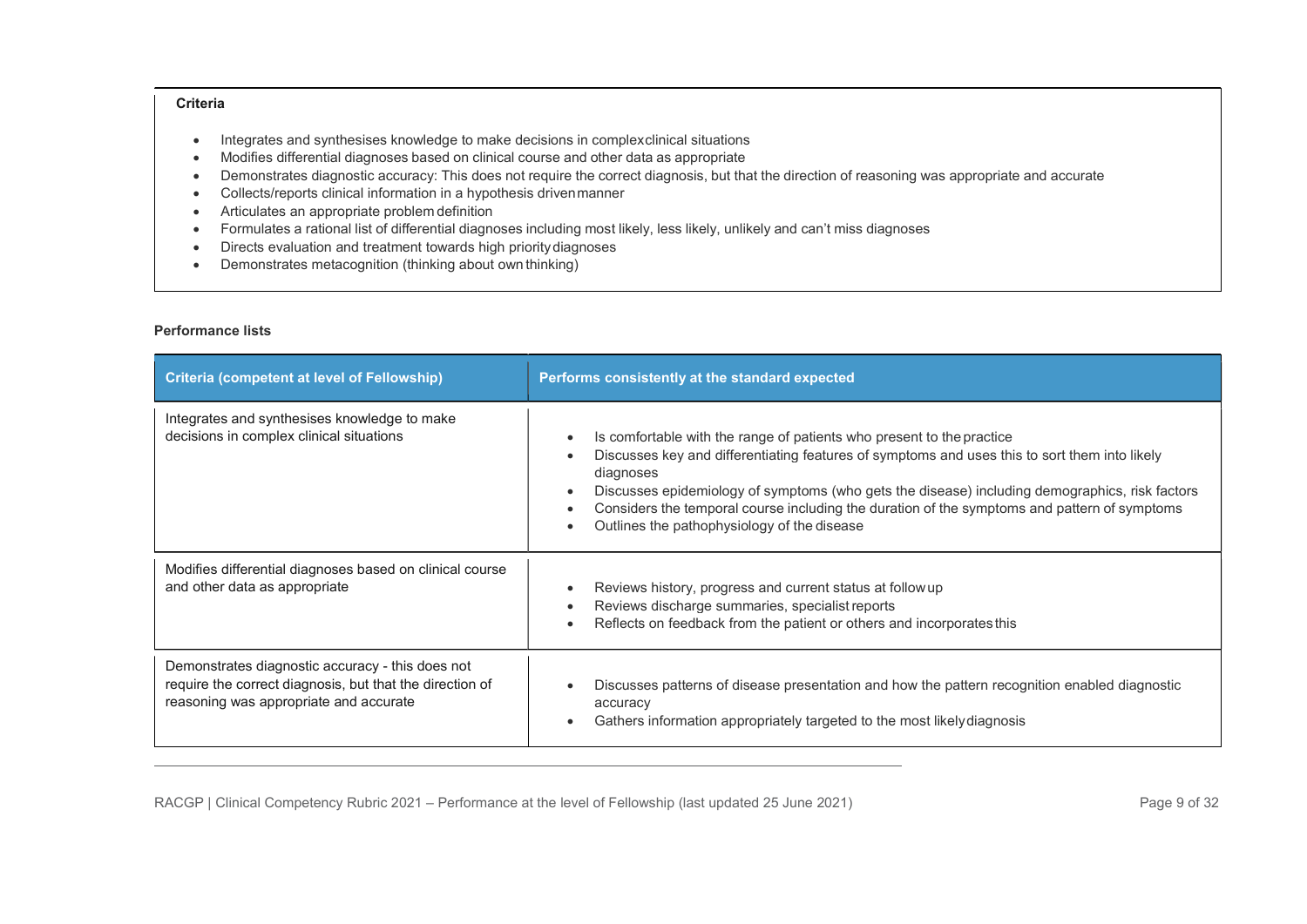| Collects/reports clinical information in a hypothesis        | Follows a clear line of enquiry, directing questioning and examination to specific findings likely to    |
|--------------------------------------------------------------|----------------------------------------------------------------------------------------------------------|
| driven manner                                                | increase or decrease the likelihood of a specific diagnosis                                              |
| Articulates an appropriate problem definition                | Provides a clear synopsis of the clinical problem<br>Emphasises important positive and negative findings |
| Formulates a rational list of differential diagnoses         | Provides an accurately ranked differential diagnosis                                                     |
| (including most likely, less likely, unlikely and can't miss | Demonstrates the use of a safe diagnostic strategy                                                       |
| diagnoses)                                                   | $\bullet$                                                                                                |
| Directs evaluation and treatment towards high priority       | Defers investigations that are directed to less likely/less important diagnoses                          |
| diagnoses                                                    | Efficiently directs evaluation and treatment towards more likely and can't miss diagnoses                |
| Demonstrates metacognition (thinking about own               | Can discuss factors that influenced decision-making, including any emotional or situational factors      |
| thinking)                                                    | $\bullet$                                                                                                |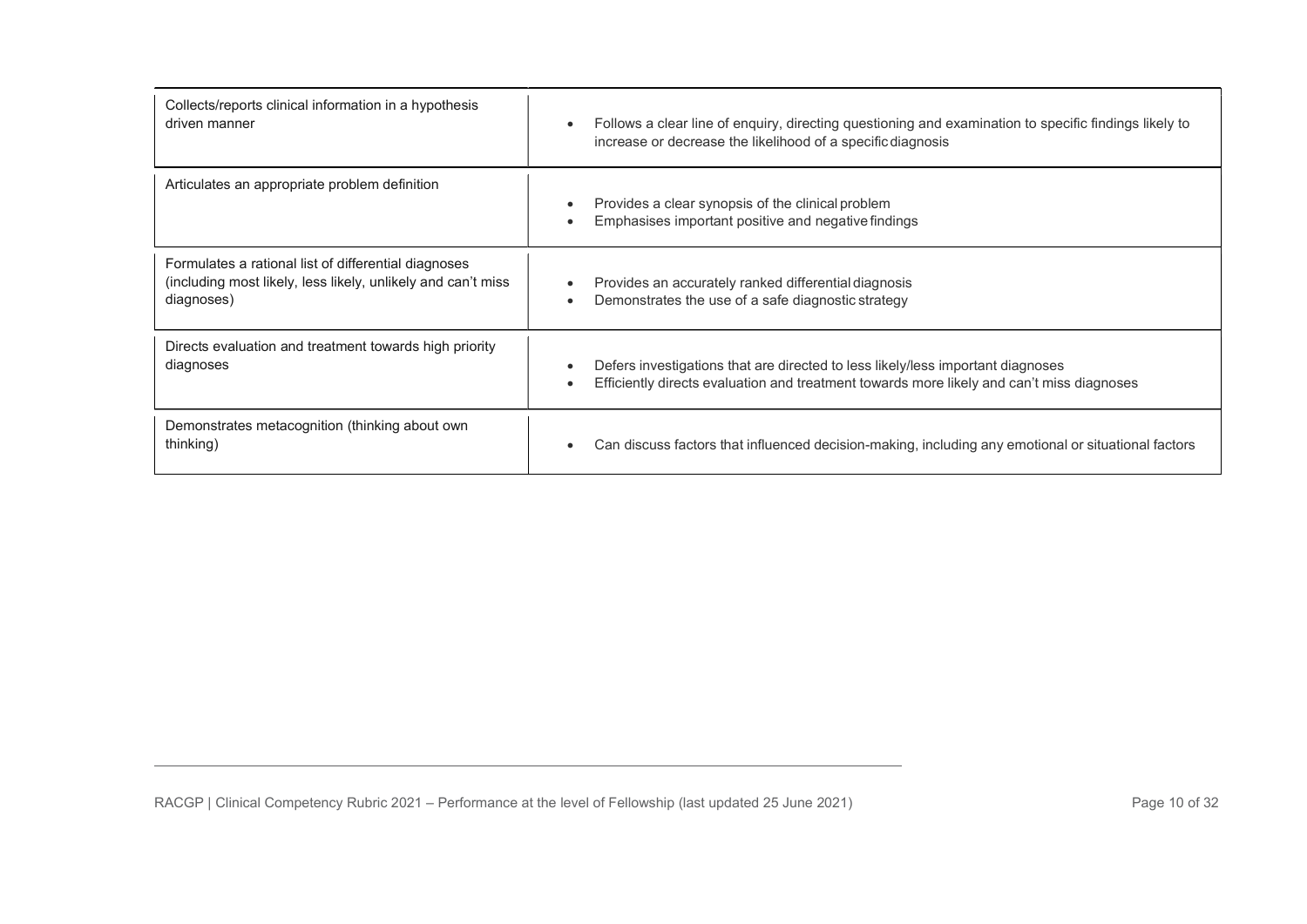#### 4. Clinical management and therapeutic reasoning

This competency concerns the management of common, serious, urgent and chronic medical conditions encountered in general practice. Aspects of care beyond managing simple consultations, including management of comorbidity and uncertainty, are incorporated. The management plan is patient-centred at all times. Therapeutic reasoning includes the steps taken based on the problem list, or likely diagnosis that has been developed and is a part of the clinical reasoning process.

#### Required knowledge

- Australian healthcare system
- Preventive health, health promotion theory and practice
- Community and patient resources
- Safe management of common and important presentations in general practice
- Professional resources and guidelines

#### Required attitudes

- Ability to deal with uncertainty and ambiguity
- Professionalism
- Respect for patient autonomy

## Required skills

- High-level problem solving
- Negotiation
- Identifying relevant evidence
- Integrating evidence into decisions and actions
- Developing management plans with patients, their family/carers and other providers
- Patient-centred and safe clinical decision making
- Safe and appropriate prescribing
- Networking
- Multidisciplinary teamwork

## Skills focus: Evidence-based management

This includes: pharmacological, no active intervention, lifestyle modification, nutrition, physical therapies, psychological approaches, surgical procedures and return-towork planning. A patient-centred management plan is developed.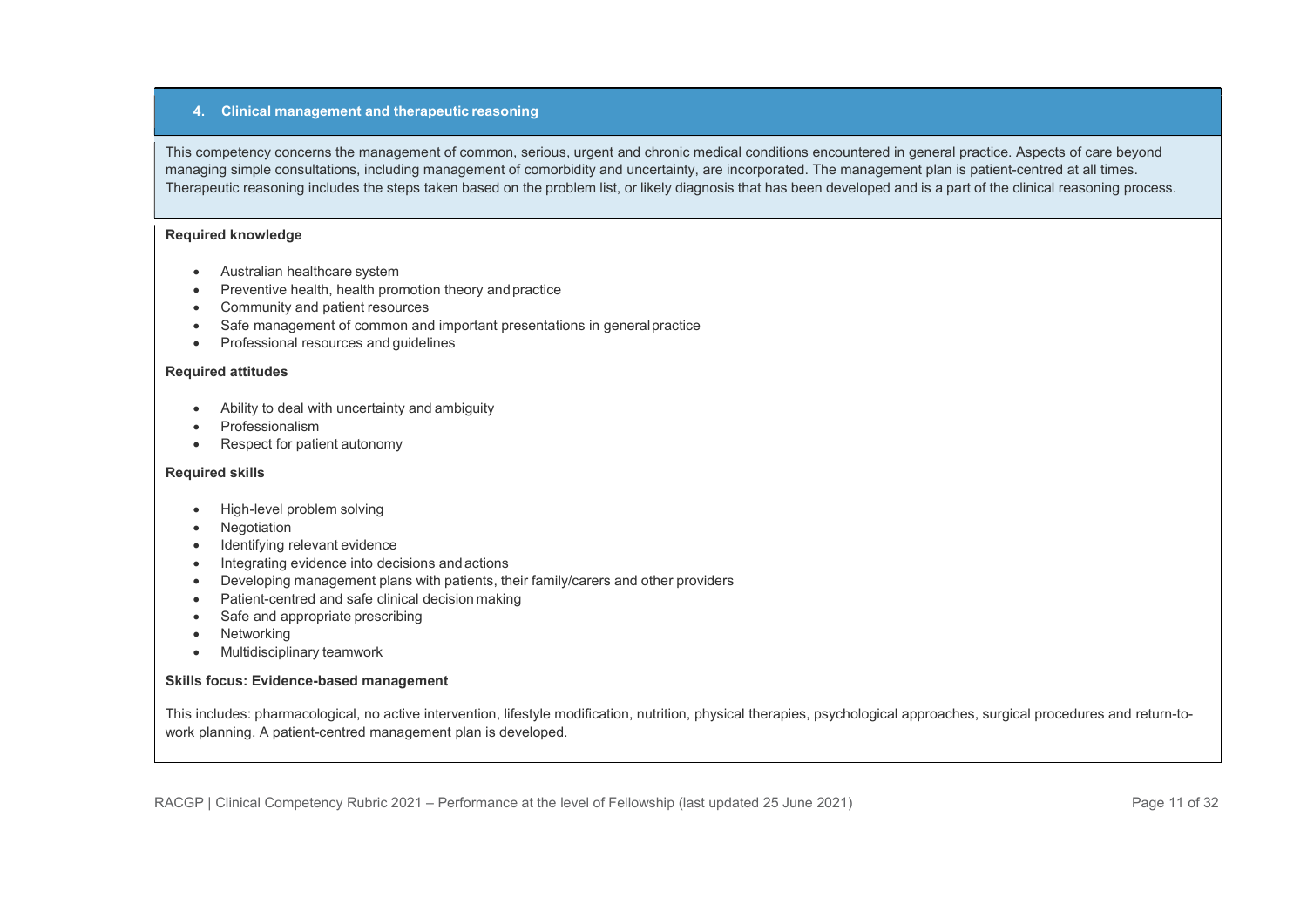- Demonstrates knowledge of common therapeutic agents, uses, dosages, adverse effects and potential drug interactions and ability to prescribe safely
- Rational prescribing is undertaken
- Monitors for medication side-effects and risks of polypharmacy
- Outlines and justifies the therapeutic options selected, basing this on the patient's needs and the problem list identified
- Safely prescribes restricted medications using appropriate permits
- Non-pharmacological therapies are offered and discussed
- A patient-centred and comprehensive management plan is developed
- Provides effective explanations, education and choices to the patient

## Performance lists

| <b>Criteria (competent at level of Fellowship)</b>                                                                                                        | Performs consistently at the standard expected                                                                                                                                                                                          |
|-----------------------------------------------------------------------------------------------------------------------------------------------------------|-----------------------------------------------------------------------------------------------------------------------------------------------------------------------------------------------------------------------------------------|
| Demonstrates knowledge of common therapeutic<br>agents, uses, dosages, adverse effects and potential<br>drug interactions and ability to prescribe safely | Has extensive knowledge of commonly prescribed medications<br>$\bullet$<br>Appropriately refers to prescribing guidelines<br>$\bullet$                                                                                                  |
| Rational prescribing is undertaken                                                                                                                        | Makes safe prescribing decisions, routinely checking on drug interactions and side effects<br>$\bullet$<br>Considers patients age when prescribing<br>$\bullet$<br>Considers co-morbidities<br>Considers drug interactions<br>$\bullet$ |
| Monitors for medication side-effects and risks of<br>polypharmacy                                                                                         | Plans medication reviews<br>Checks for acute and chronic side-effects<br>$\bullet$<br>Has confidence in stopping or stepping down medication where this is appropriate<br>$\bullet$                                                     |
| Outlines and justifies the therapeutic options selected,<br>basing this on the patient's needs and the problem list<br>identified                         | Discusses the therapeutic options and provides sound reasoning for this<br>$\bullet$                                                                                                                                                    |

RACGP | Clinical Competency Rubric 2021 – Performance at the level of Fellowship (last updated 25 June 2021) Page 12 of 32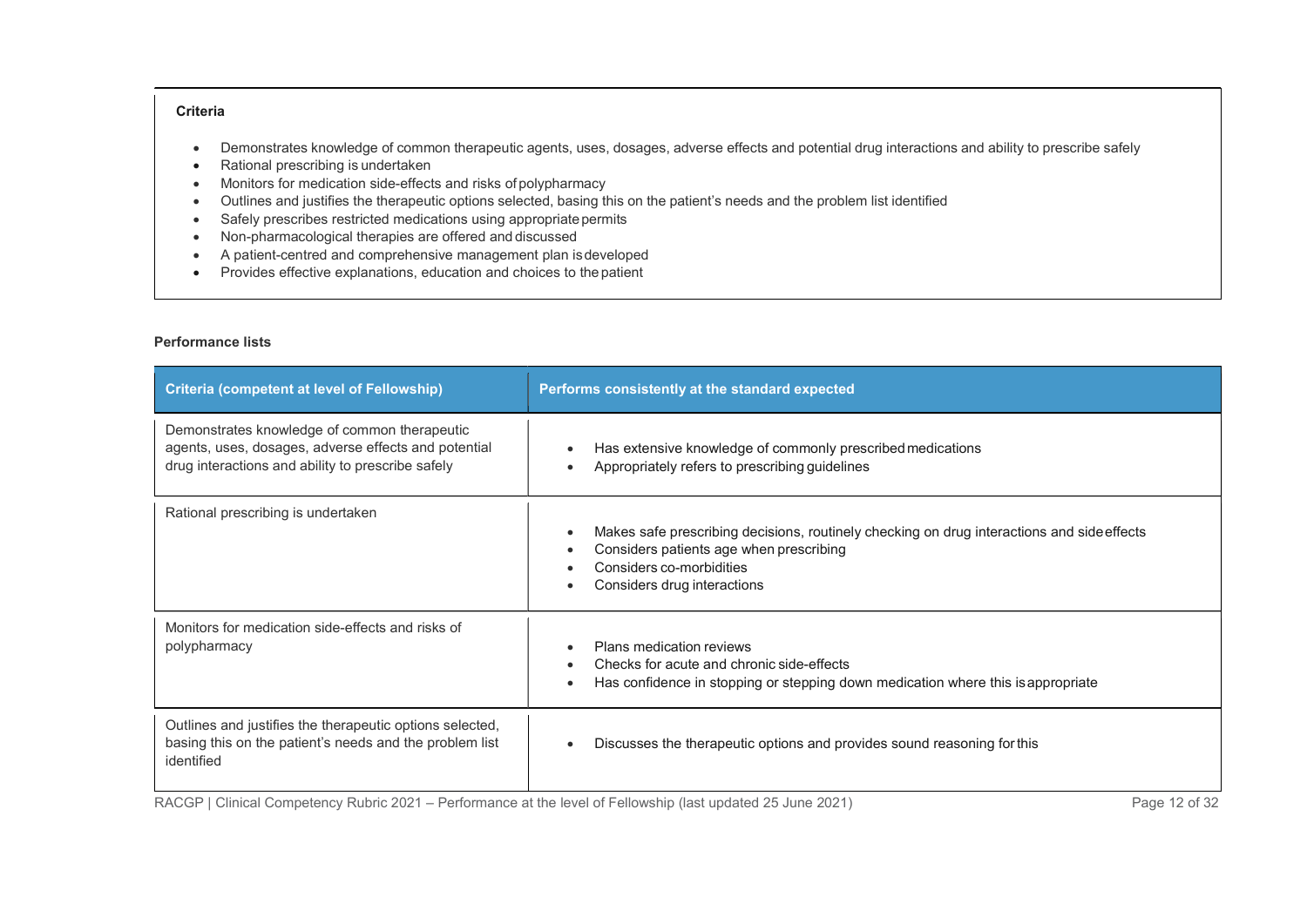| Safely prescribes restricted medications using<br>appropriate permits    | Prescribes restricted medication within the appropriate legal frameworks<br>Keeps clear and accurate records regarding rationale for prescribing<br>Has pain management plans for patients prescribed opioids in place<br>Refers appropriately to a pain management specialist<br>$\bullet$                                     |
|--------------------------------------------------------------------------|---------------------------------------------------------------------------------------------------------------------------------------------------------------------------------------------------------------------------------------------------------------------------------------------------------------------------------|
| Non-pharmacological therapies are offered and<br>discussed               | Discusses:<br>Lifestyle modification (SNAP)<br>Physical therapies<br>$\bullet$<br>Psychological approaches<br>$\bullet$<br>Surgical procedures (eg hip replacement surgery)<br>$\bullet$<br>Return-to-work planning<br>$\bullet$                                                                                                |
| A patient-centred and comprehensive management plan<br>is developed      | Appropriate safety netting is arranged<br>$\bullet$<br>Takes into consideration patient's health literacy<br>$\bullet$<br>Takes into consideration patient's social circumstances<br>Takes into consideration patient expectations<br>$\bullet$<br>Negotiates an agreement on the management plan with the patient<br>$\bullet$ |
| Provides effective explanations, education and choices<br>to the patient | Discusses possible outcomes<br>$\bullet$<br>Discusses uncertainties of treatment options<br>$\bullet$<br>Balanced communication regarding risks vs benefits                                                                                                                                                                     |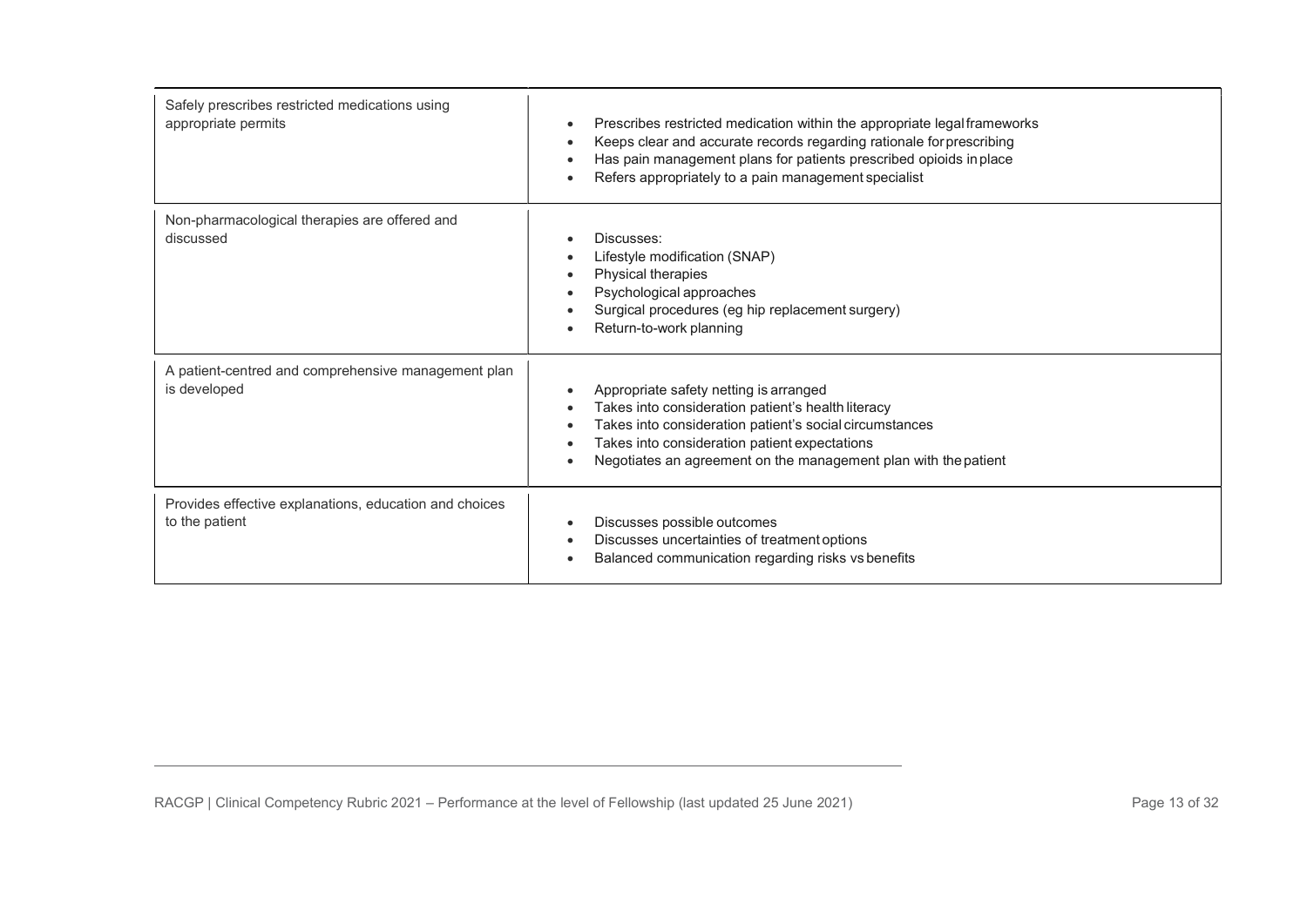## 5. Preventive and population health

This competency is about the provision of general practice care and service that supports economically rational and effective use of the healthcare system. Issues related to public health are identified and managed. The determinants of health and disease are identified both on the individual and community level. Disease prevention and health promotion activities are included in the consultation.

## Required knowledge

- Australian healthcare system
- Preventive health, health promotion theory and practice
- Community and patient resources
- Access and equity in the context of the patient and the setting
- Professional resources and guidelines

#### Required attitudes

- **Collegiality**
- Professionalism

#### Required skills

- Communication skills
- Networking
- Multidisciplinary teamwork

Skills focus: Health promotion; Community resources; Public health issues; Screening and prevention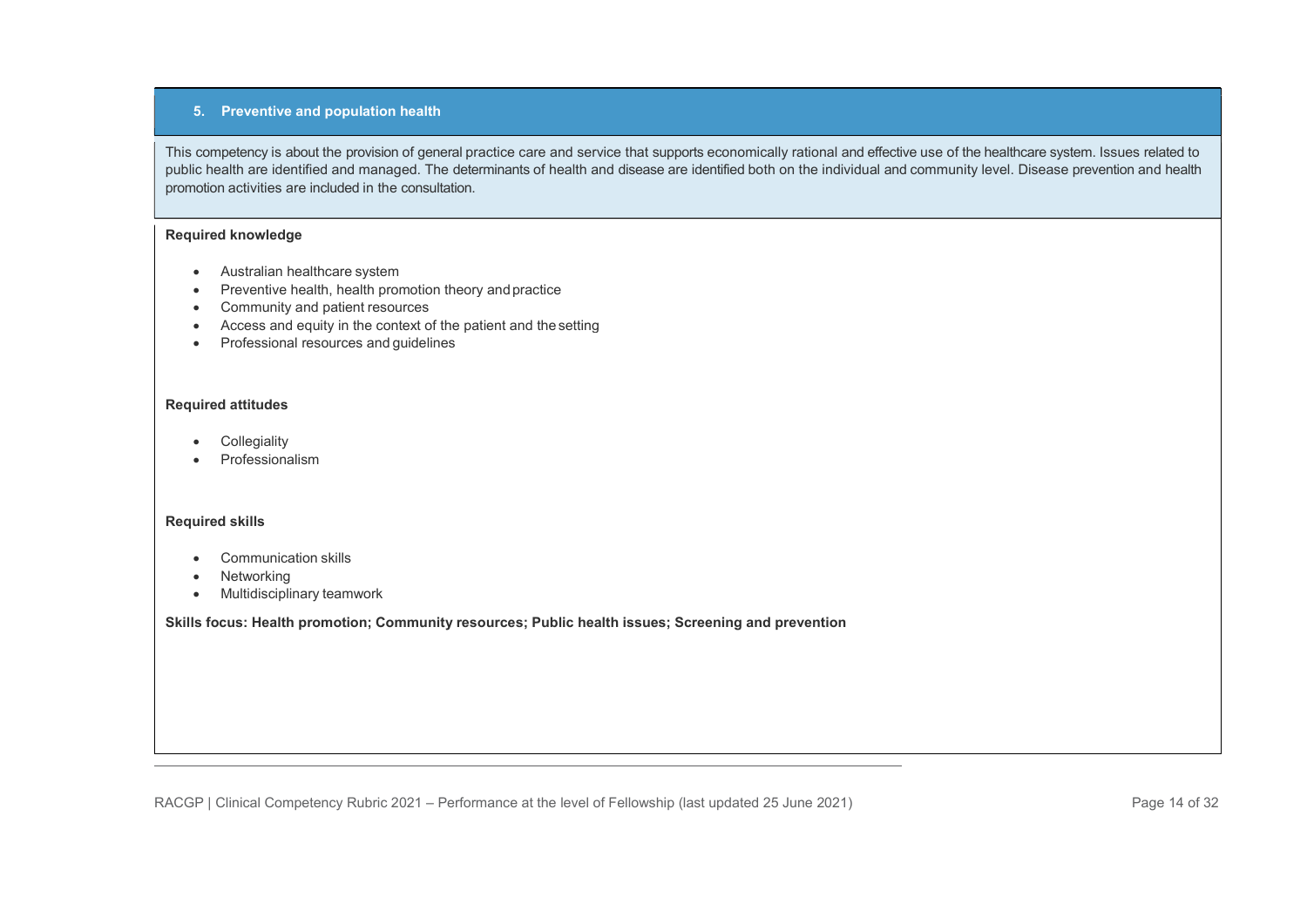- Implements screening and prevention strategies to improve outcomes for individuals at risk of common causes of morbidity and mortality
- Uses planned and opportunistic approaches to provide screening, preventative care and health promotion activities
- Coordinates a team-based approach
- Demonstrates understanding of available services in the local community
- Current and emerging public health risks are managed appropriately
- Educates patients and families in disease management and health promotion skills
- Identifies opportunities to effect positive change through health education and promotion
- Uses appropriate strategies to motivate and assist patients in maintaining health behaviours

| <b>Criteria (competent at level of Fellowship)</b>                                                                                           | Performs consistently at the standard expected                                                                                                                                                                                                                                                          |
|----------------------------------------------------------------------------------------------------------------------------------------------|---------------------------------------------------------------------------------------------------------------------------------------------------------------------------------------------------------------------------------------------------------------------------------------------------------|
| Implements screening and prevention strategies to<br>improve outcomes for individuals at risk of common<br>causes of morbidity and mortality | Identifies specific risk factors for priority diseases<br>Engages in age and risk-appropriate screening<br>$\bullet$<br>Follows recognised guidelines for preventive and screening activities (RACGP Red book)<br>$\bullet$<br>Recall systems are used (cervical smears, vaccinations etc)<br>$\bullet$ |
| Uses planned and opportunistic approaches to provide<br>screening, preventative care and health promotion<br>activities                      | Incorporates disease prevention and health promotion in the ongoing care of patients<br>Provides opportunistic and appropriate immunisation<br>$\bullet$<br>Provides targeted vaccinations appropriate to the patient and the population<br>$\bullet$                                                   |
| Coordinates a team-based approach                                                                                                            | Appropriate referrals are considered and discussed<br>Involves other health care practitioners in the care of the patient                                                                                                                                                                               |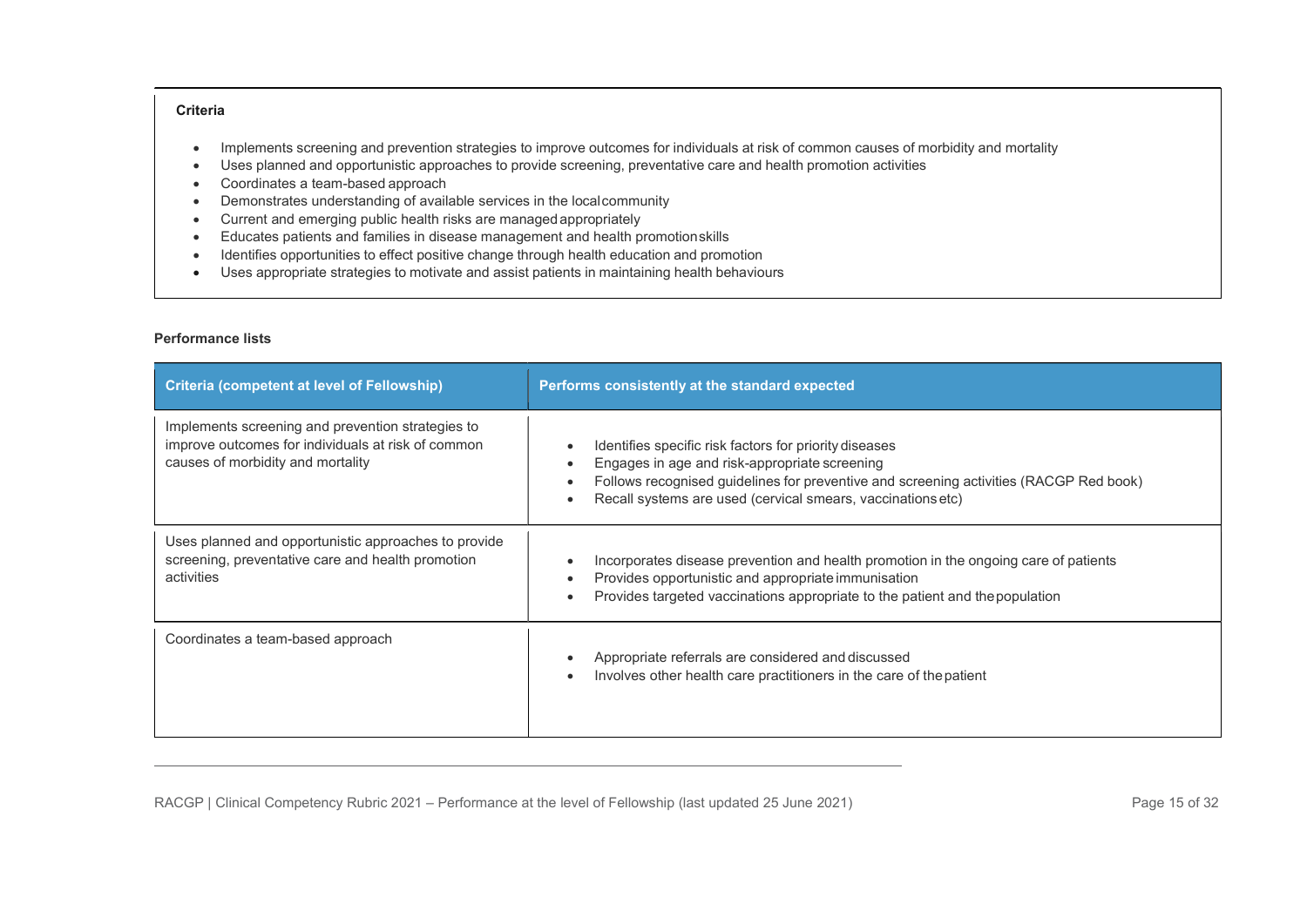| Demonstrates understanding of available services in the<br>local community                      | Discusses the local services with the patient and their family<br>Assists the individual patient in negotiating obstacles to the care that they need within the<br>$\bullet$<br>community for eg aged care referrals<br>Actively engages with local health care teams                                                |
|-------------------------------------------------------------------------------------------------|----------------------------------------------------------------------------------------------------------------------------------------------------------------------------------------------------------------------------------------------------------------------------------------------------------------------|
| Current and emerging public health risks are managed<br>appropriately                           | Identifies and manages issues of public health concern<br>Implements vaccination programs<br>Is up to date with disease trends<br>Is up to date with guidelines regarding screening and prevention<br>Makes appropriate notifications to the state or territory Department of Health<br>Assists with contact-tracing |
| Educates patients and families in disease management<br>and health promotion skills             | Uses the consultation to provide education to the patient<br>$\bullet$<br>Discusses modifiable risk factors<br>$\bullet$<br>Provides advice on lifestyle modification<br>Opportunistically checks immunisation status                                                                                                |
| Identifies opportunities to effect positive change through<br>health education and promotion    | Provides actionable advice on lifestyle modification<br>$\bullet$<br>Discusses return-to-work<br>$\bullet$<br>Provides information about risk of injury or illness during travel<br>Undertakes harm minimisation discussion with patients with substance addictions                                                  |
| Uses appropriate strategies to motivate and assist<br>patients in maintaining health behaviours | Identifies the patient's stage of change<br>Assess the level of health literacy<br>Provides information about risks of not changing<br>Acknowledges the patient's perspective                                                                                                                                        |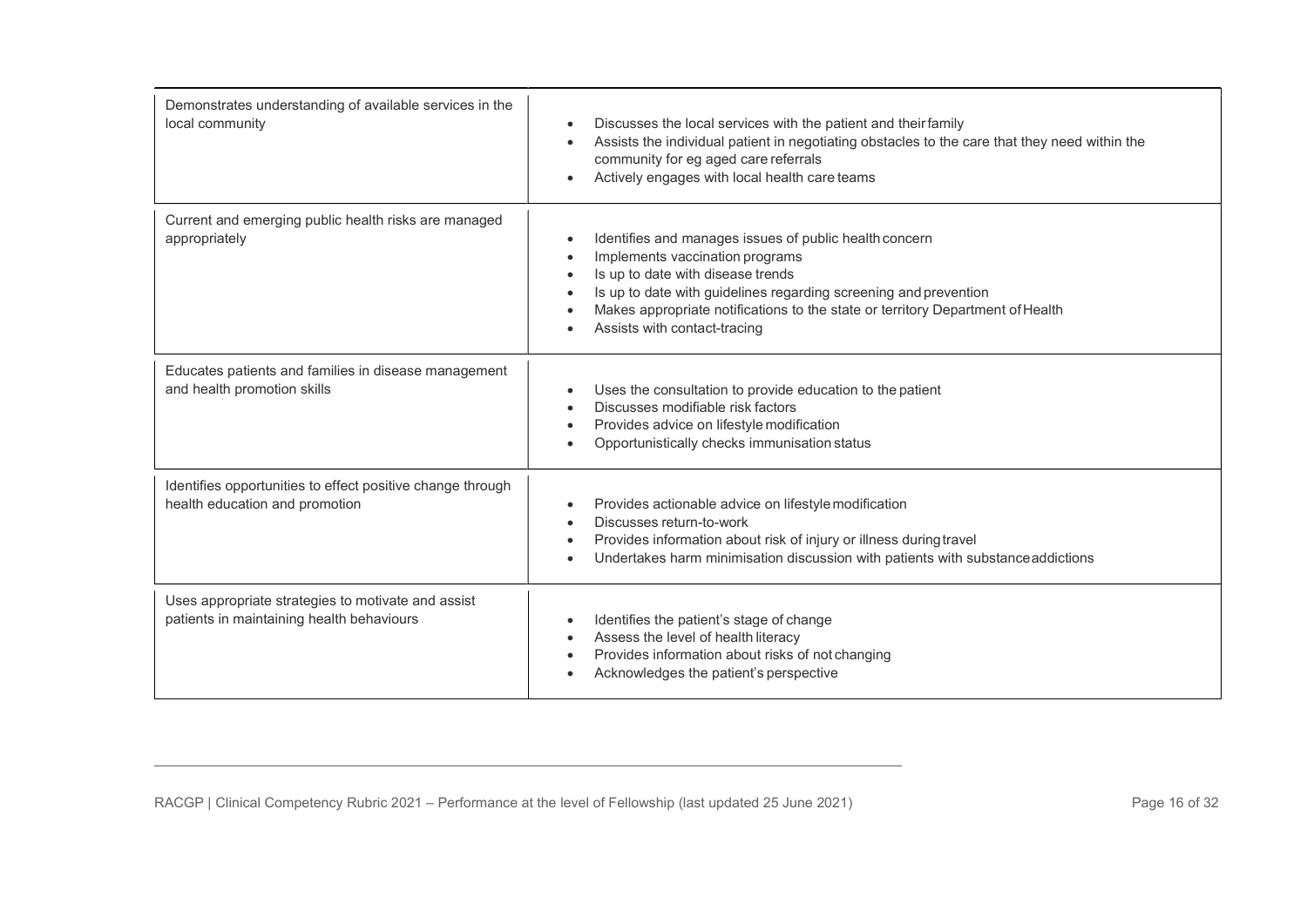## 6. Professionalism

#### 6.1 Professional knowledge, behaviour and attitudes

This requires knowledge of ethical principles, as well as duty-of-care and maintenance of appropriate therapeutic boundaries. The ability to appropriately review potential and actual critical incidents in order to manage consequences and reduce future risk is also an important consideration in this domain. The response to scrutiny of own professional behaviour, being open to feedback and demonstrating a willingness to change is included.

## 6.2 Learning and professional development.

Being able to respond appropriately to feedback as an educational dialogue, demonstrating the ability to reflect on performance, and identifying personal learning needs are important components of this competency. Using critical appraisal skills, actively participating in clinical audits, and demonstrating a commitment to ongoing professional development all form part of this domain of assessment.

#### Required knowledge

- Knowledge of own scope of safe practice
- **Ethical principles in medicine**
- Legislation relevant to general practice

#### Required attitudes

- Empathy
- **•** Collegiality
- Self-awareness
- Professionalism
- Commitment to learning and development
- Commitment to contribute to improving the evidence base for general practice research
- Respect for patient autonomy
- Commitment to self/family care

#### Required skills

• Reflective practice

## Skills focus: Professional knowledge, attitudes and behaviours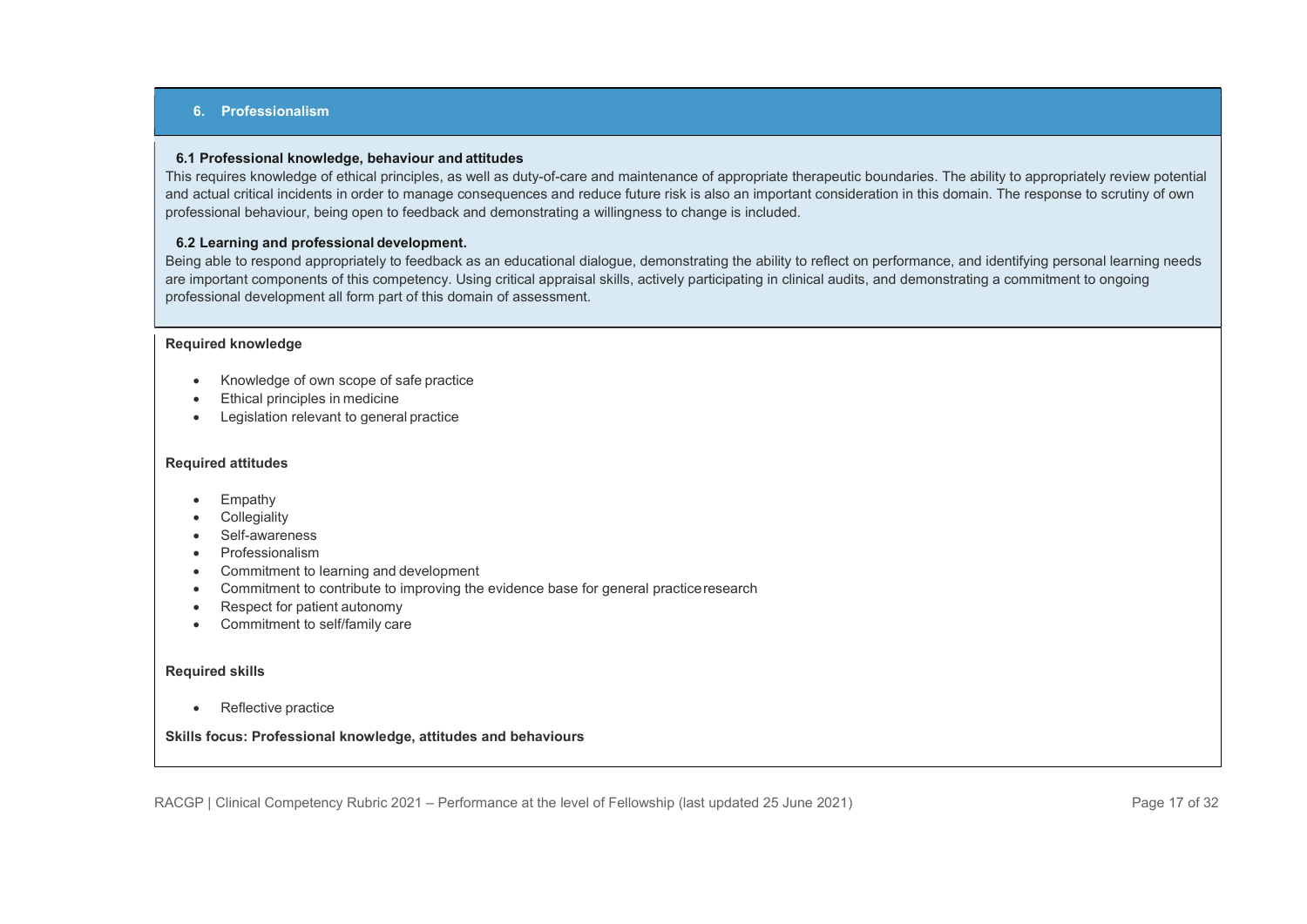## 6.1 Professional knowledge, behaviour and attitudes

CS4.1.1 Adherence to relevant codes and standards of ethical and professional behaviour

CS4.1.2 Duty of care is maintained

CS4.1.4 Critical incidents and potential critical incidents are identified and managed

## 6.2 Learning and professional development

CS4.2.1 Professional knowledge and skills are reviewed and developed

CS4.2.2 Reflection and self-appraisal are undertaken regularly

Criteria:

- Encourages scrutiny of professional behaviour, is open to feedback and demonstrates a willingness to change
- Exhibits high standards of moral and ethical behaviour towards patients, families and colleagues (including an awareness of appropriate doctor/patient boundaries)
- Appropriately manages ethical dilemmas that arise
- Identifies and manages clinical situations where there are obstacles to provision of duty of care
- Implements strategies to review potential and actual critical incidents to manage consequences and reduce future risk
- Judges the weight of evidence, using critical appraisal skills and an understanding of basic statistical terms, to inform decision-making
- Shows a commitment to professional development through reflection on performance and the identification of personal learning needs
- Attends and participates in all learning and assessment activities of an educational program
- Actively engages in feedback as a dialogue, discussing performance and setting own goals for professional development
- Personally participates in audits and quality improvement activities and uses these to evaluate and suggest improvements in personal and practice performance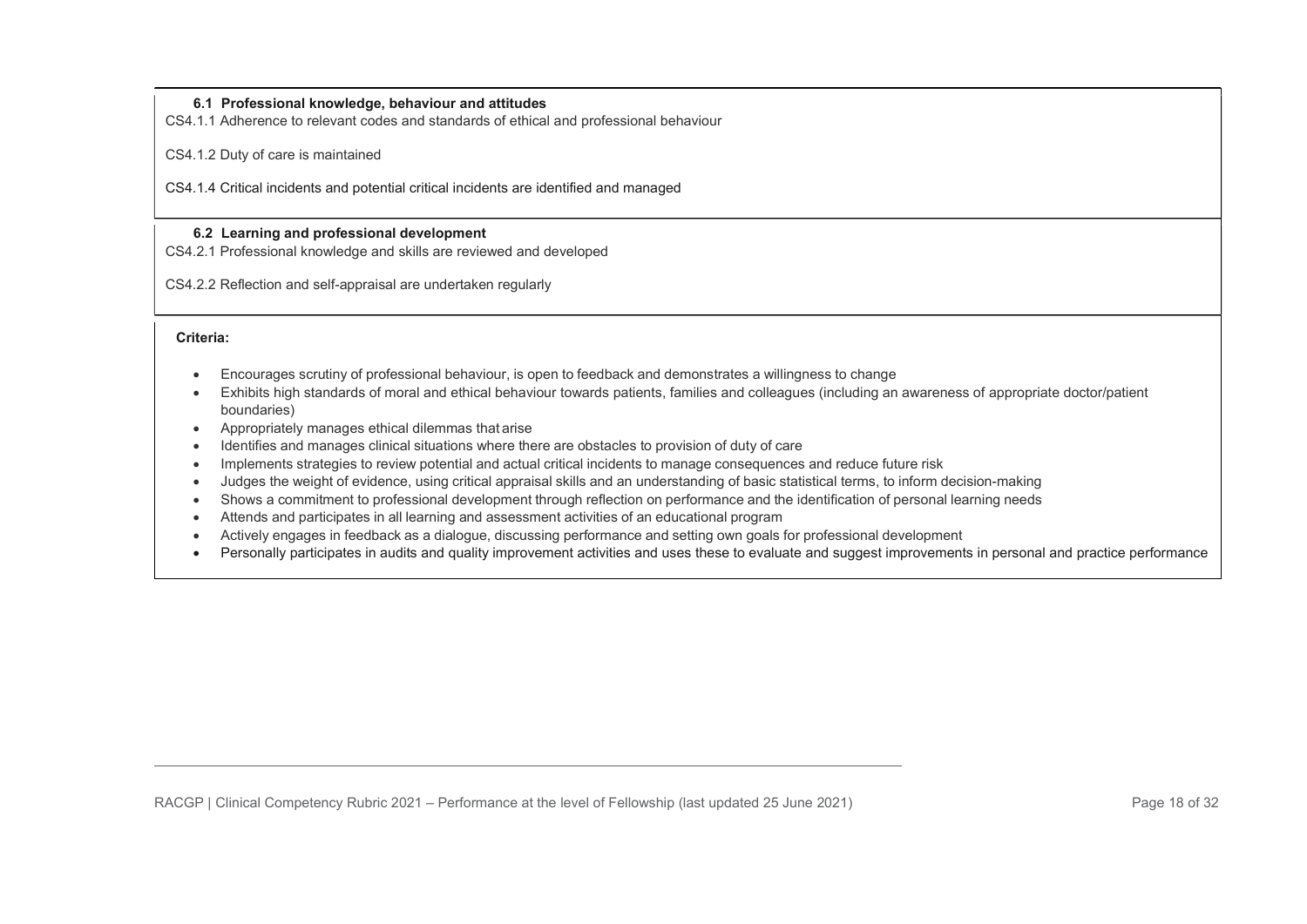| <b>Criteria (competent at level of Fellowship)</b>                                                                                                                     | Performs consistently at the standard expected                                                                                                                                                                                                                                                                                                                                                                                                         |
|------------------------------------------------------------------------------------------------------------------------------------------------------------------------|--------------------------------------------------------------------------------------------------------------------------------------------------------------------------------------------------------------------------------------------------------------------------------------------------------------------------------------------------------------------------------------------------------------------------------------------------------|
| Encourages scrutiny of professional behaviour, is open<br>to feedback and demonstrates a willingness to change                                                         | Seeks feedback and engages in dialogue about professional behaviour                                                                                                                                                                                                                                                                                                                                                                                    |
| Exhibits high standards of moral and ethical behaviour<br>towards patients, families and colleagues including an<br>awareness of appropriate doctor/patient boundaries | Respects patient-doctor boundaries<br>Maintains confidentiality<br>Recognises professional limitations<br>$\bullet$<br>Respects the patient's culture and values<br>$\bullet$<br>Care of the patient is the primary concern<br>Practicing medicine safely at all times<br>Shows honesty at all times<br>Takes responsibility for own actions                                                                                                           |
| Appropriately manages ethical dilemmas that arise                                                                                                                      | Aware of own values and belief systems and how these may have an impact on patient care<br>Considers multiple perspectives and options available to facilitate adecision                                                                                                                                                                                                                                                                               |
| Identify and manage clinical situations where there are<br>obstacles to provision of duty of care                                                                      | Understands issues involved in contact tracing for communicable disease where the patient wishes<br>to remain anonymous<br>Able to manage expectations of workplace stakeholders when dealing with workers compensation<br>injuries<br>Describes how the requirements of Mandatory reporting can impact on the provision of care<br>Reviews of fitness to drive and is aware that this could impact on patient care or the therapeutic<br>relationship |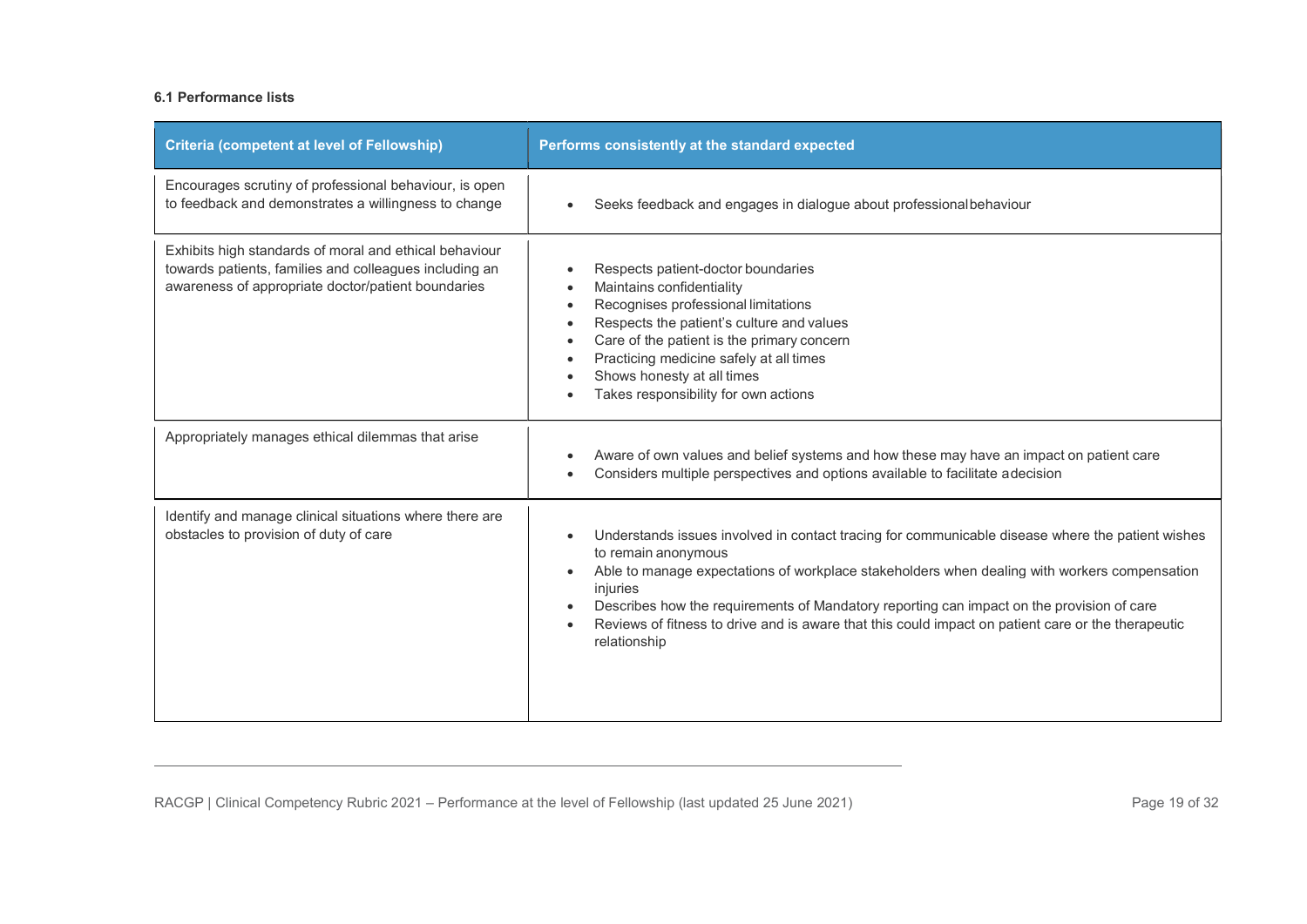| Implements strategies to review potential and actual<br>critical incidents to manage consequences and reduce<br>future risk | Recognising what has happened<br>$\bullet$<br>Acting immediately to rectify the problem, if possible, including seeking any necessary help and<br>٠<br>advice<br>Explaining to the patient as promptly and fully as possible what has happened and the anticipated<br>$\bullet$<br>short-term and long-term consequences<br>Acknowledging any patient distress and providing appropriate support<br>$\bullet$<br>Complying with any relevant policies, procedures and reporting requirements, subject to advice<br>$\bullet$<br>from your medical indemnity insurer<br>Reviewing adverse events and implementing changes to reduce the riskof recurrence<br>Reporting adverse events to the relevant authority, as necessary<br>$\bullet$ |
|-----------------------------------------------------------------------------------------------------------------------------|-------------------------------------------------------------------------------------------------------------------------------------------------------------------------------------------------------------------------------------------------------------------------------------------------------------------------------------------------------------------------------------------------------------------------------------------------------------------------------------------------------------------------------------------------------------------------------------------------------------------------------------------------------------------------------------------------------------------------------------------|
| Personal health issues are identified and managed by<br>accessing professional support as needed                            | Identifies physical/psychological impairment which may impact wellbeing or ability to manage<br>$\bullet$<br>responsibilities, and ensures that a robust management plan is developed                                                                                                                                                                                                                                                                                                                                                                                                                                                                                                                                                     |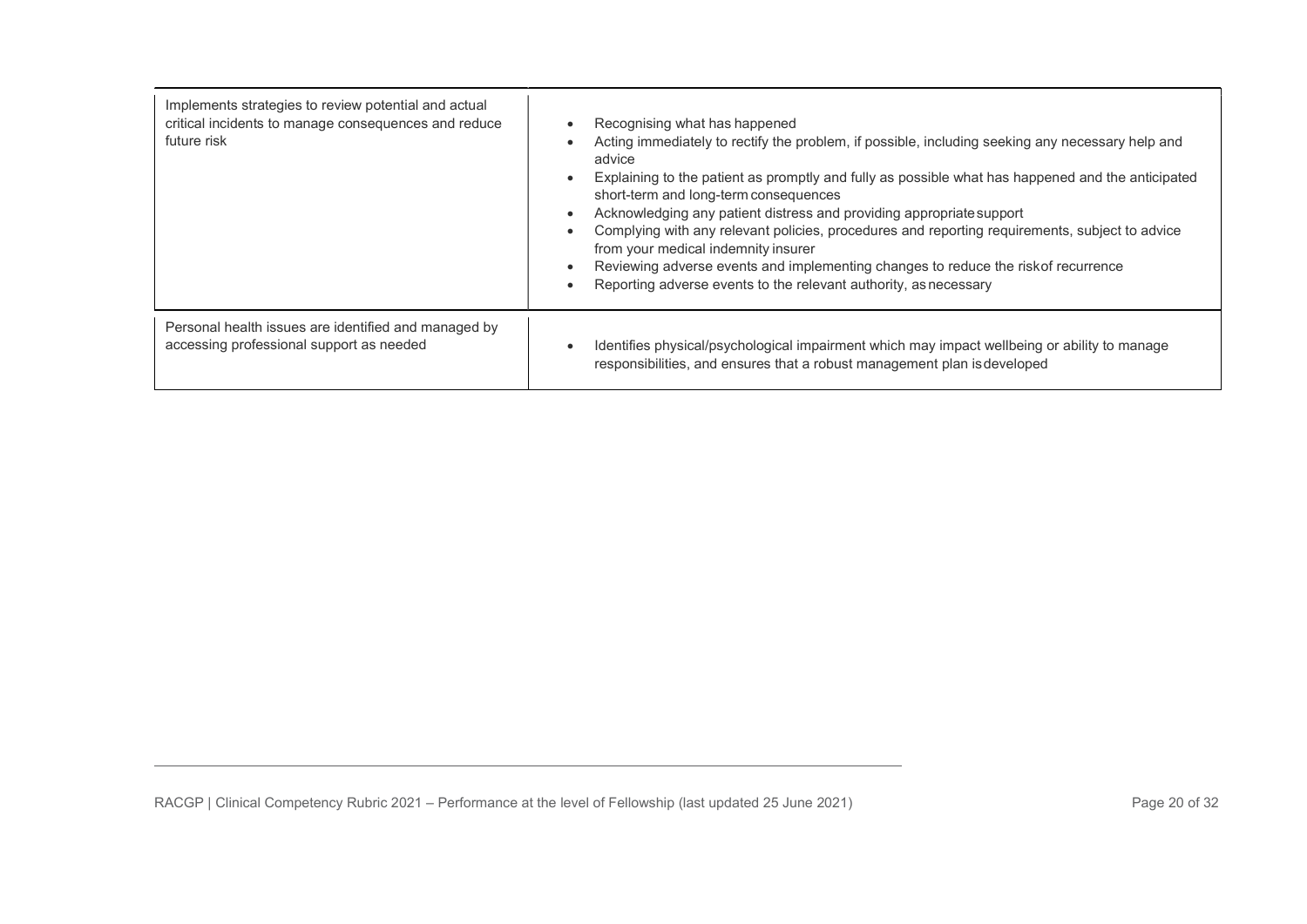| <b>Criteria (competent at level of Fellowship)</b>                                                                                                                     | Performs consistently at the standard expected                                                                                                                                                                                                                                                                                                                                                                                                                                                                                                                                            |
|------------------------------------------------------------------------------------------------------------------------------------------------------------------------|-------------------------------------------------------------------------------------------------------------------------------------------------------------------------------------------------------------------------------------------------------------------------------------------------------------------------------------------------------------------------------------------------------------------------------------------------------------------------------------------------------------------------------------------------------------------------------------------|
| Judges the weight of evidence, using critical appraisal<br>skills and an understanding of basic statistical terms, to<br>inform decision-making                        | Uses critical appraisal skills in determining whether resources are applicable to a particular patient                                                                                                                                                                                                                                                                                                                                                                                                                                                                                    |
| Shows a commitment to professional development<br>through reflection on performance and the identification<br>of personal learning needs                               | Reflects on clinical skills and knowledge in order to engage in a process of continuous learning<br>Reflection and self-appraisal are undertaken regularly<br>$\bullet$<br>Appraise and review response to constructive feedback<br>Participating regularly in activities that maintain and further develop knowledge, skills and<br>performance<br>Regularly reviewing continuing medical education and continuing professional development<br>activities to ensure that they are consistent with those recommended the relevant professional<br>organisation and regulatory authorities |
| Attends and participates in all learning and assessment<br>activities of an educational program                                                                        | Attends learning activities as required by the program<br>$\bullet$<br>Actively participates in learning activities<br>Actively participates in assessment activities                                                                                                                                                                                                                                                                                                                                                                                                                     |
| Actively engages in feedback as a dialogue, discussing<br>performance and setting own goals for professional<br>development                                            | Actively seeks feedback<br>Contributes to feedback by reflecting on performance<br>Identifies areas of improvement                                                                                                                                                                                                                                                                                                                                                                                                                                                                        |
| Personally participates in audits and quality<br>improvement activities and uses these to evaluate and<br>suggest improvements in personal and practice<br>performance | Undertakes a clinical audit                                                                                                                                                                                                                                                                                                                                                                                                                                                                                                                                                               |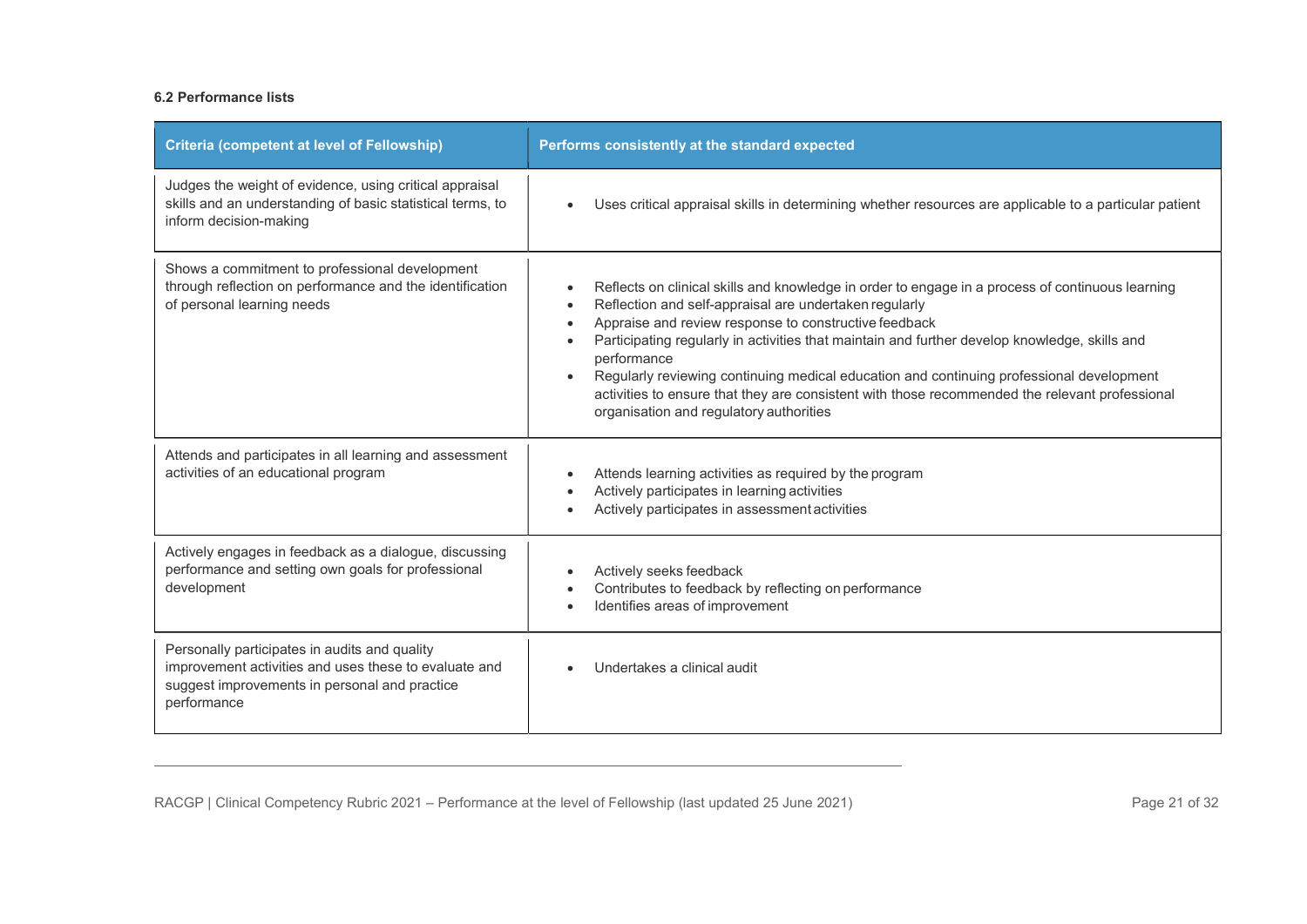## 7. General practice systems and regulatory requirements

This competency is about understanding general practice systems - including appropriate use of administration and IT systems, the importance of effective record keeping, clinical handover and recall systems. It also requires an understanding of how primary care is organised in Australia, and the statutory and regulatory requirements and guidelines that are in place. Written communication skills can be assessed in this domain when referral letters and clinical notes are reviewed. Patient consent and maintaining confidentiality are also incorporated into this domain.

#### Required knowledge

- Australian healthcare system
- Legislation relevant to general practice
- Professional resources and guidelines

#### Required attitudes

Professionalism

#### Required skills

• Setting and up working with practice systems

Skills focus: Medical records, certification and legal requirements, recall systems, computer use and infection control.

#### **Criteria**

- Appropriately uses the computer/IT systems to improve patient care in the consultation
- Maintains comprehensive and accurate clinical notes
- Written communication is clear, unambiguous and appropriate to the task
- Demonstrates efficient use of recall systems to optimise health outcomes
- Accurately completes legal documentation appropriate to the situation
- Implements best practice quidelines for infection control measures
- Patient confidentiality is managed appropriately
- Informed consent is explained and obtained

RACGP | Clinical Competency Rubric 2021 – Performance at the level of Fellowship (last updated 25 June 2021) Page 22 of 32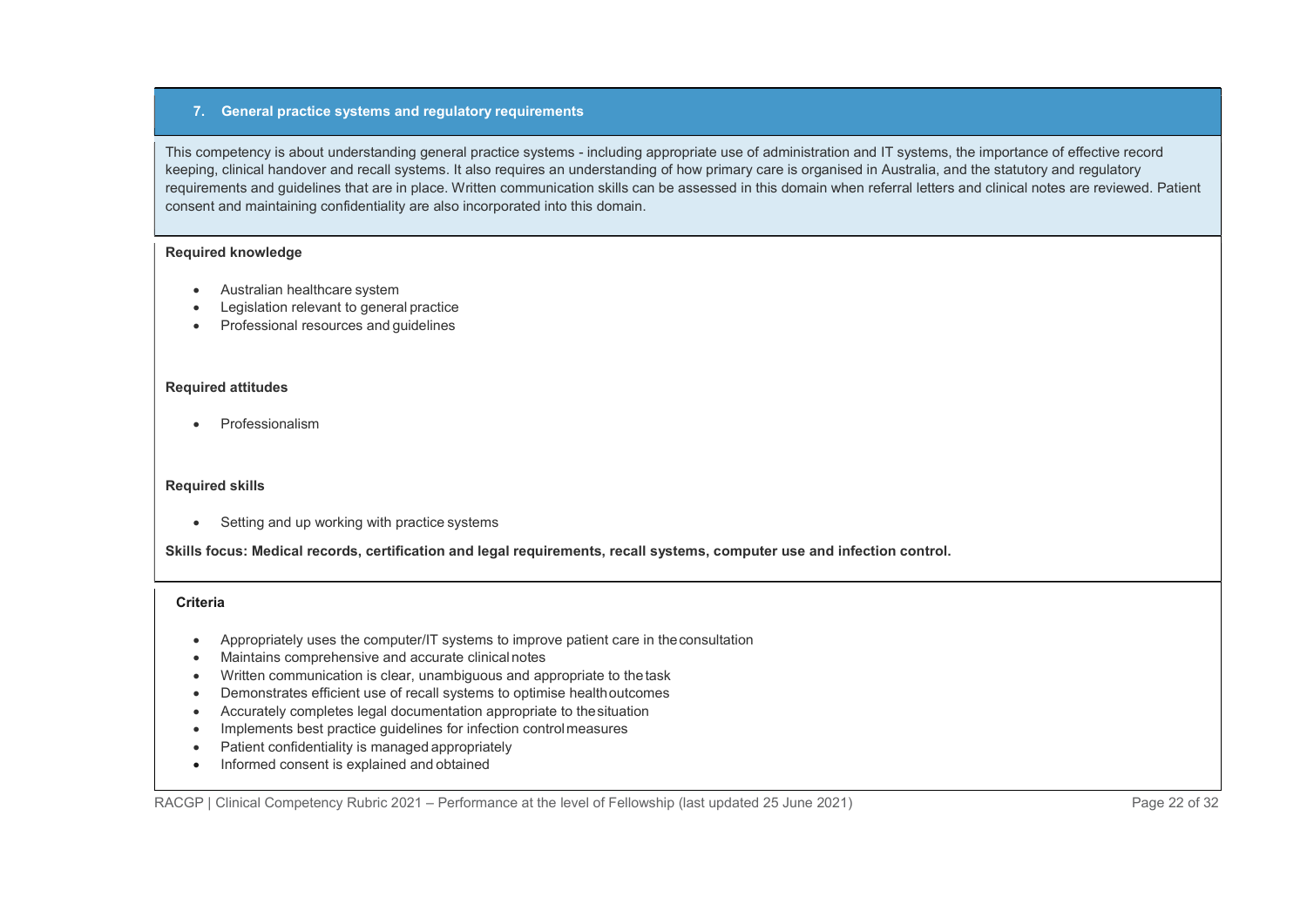# Performance lists

| <b>Criteria (competent at level of Fellowship)</b>                                        | Performs consistently at the standard expected                                                                                                                                                                                                                  |
|-------------------------------------------------------------------------------------------|-----------------------------------------------------------------------------------------------------------------------------------------------------------------------------------------------------------------------------------------------------------------|
| Appropriately uses the computer/IT systems to improve<br>patient care in the consultation | Uses the computer effectively during the consultation without this interfering with patient<br>communication<br>Uses the IT systems available to access recall systems, relevant patient data                                                                   |
| Maintains comprehensive and accurate clinical notes                                       | Records are timely and accurate<br>$\bullet$<br>Patient notes are up to date, clear and accurate<br>$\bullet$<br>Clear and precise documentation of diagnosis in patient notes<br>$\bullet$<br>Clear and precise documentation of management and follow upplans |
| Written communication is clear, unambiguous and<br>appropriate to the task                | Referral letters are legible, and clearly state the purpose of the referral<br>Instructions to the patient are legible, in language that the patient can understand                                                                                             |
| Demonstrates efficient use of recall systems to optimise<br>health outcomes               | Uses a recall system to ensure appropriate follow up of patient results<br>Uses a follow up system to ensure appropriate follow up of agreed managementsteps<br>Describes the systems used to identify and notify individuals in need of follow up              |
| Accurately completes legal documentation appropriate<br>to the situation                  | Describes the legal requirements when undertaking assessment and reporting of fitness to drive<br>Describes the legal requirements when undertaking work capacity certificates<br>Describes the considerations of work capacity certificates                    |
| Implements best practice guidelines for infection control<br>measures                     | Regular practice of appropriate hand hygiene<br>Can discuss body fluid spills management Immunisation of self and staff                                                                                                                                         |

RACGP | Clinical Competency Rubric 2021 – Performance at the level of Fellowship (last updated 25 June 2021) Page 23 of 32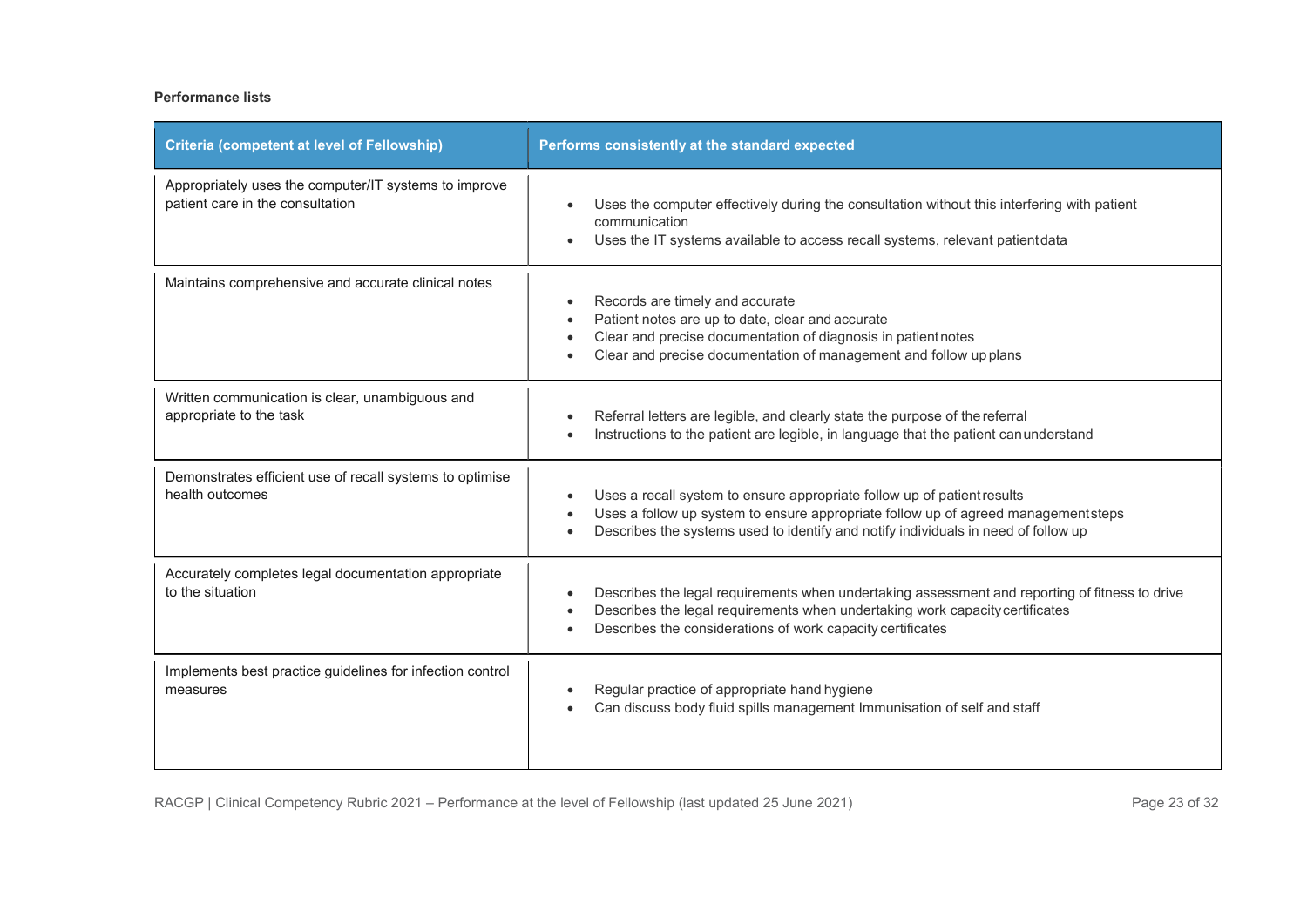| Patient confidentiality is managed appropriately | Keeps information identifiable to an individual private<br>Manages exceptions to this obligation such as when there is a legal subpoena or requirements for<br>mandatory reporting<br>Describes situations when there is an exception to patient confidentiality requirements                                                                                  |
|--------------------------------------------------|----------------------------------------------------------------------------------------------------------------------------------------------------------------------------------------------------------------------------------------------------------------------------------------------------------------------------------------------------------------|
| Informed consent is explained and obtained       | Provides accurate and comprehensive information tailored to the individual, the options available<br>and the risks and benefits of these options<br>Gains consent for physical examination, procedures, management plans and to have a third- party<br>present in the room for educational purposes<br>Describes how capacity to provide consent is determined |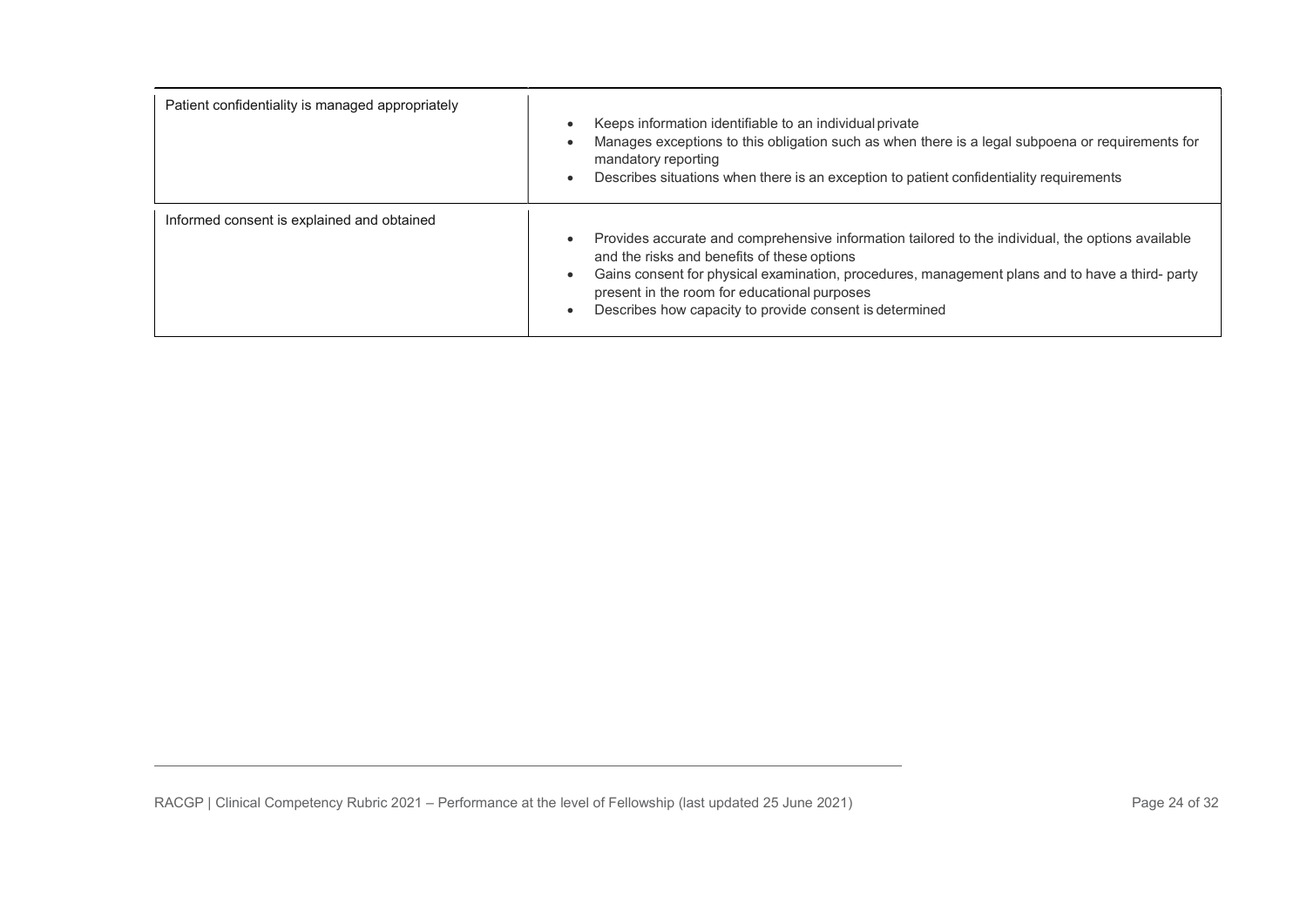## 8. Procedural skills

Appropriate procedures are those which are likely to be most beneficial to the individual's health and wellbeing from a diagnostic and/or management perspective. Assessment of the appropriate nature of procedures is inherently related to the practice setting, individual sociocultural context and consequent availability of access to more specialised services. Recommendations for procedures should consider the potential benefits, consider the evidence basis and the possible risks and costs in the context of any relevant sociocultural beliefs of the individual. The individual doctor should be able to demonstrate a range of procedures appropriate for general practice. Consideration is given to the skills that need to be developed, with specific consideration of the local community or practice population needs.

#### **Criteria**

- Demonstrates a wide range of procedural skills to a high standard and as appropriate to the community requirements
- Refers appropriately when a procedure is outside their level of competence.

| <b>Criteria (competent at level of Fellowship)</b>                                                                       | Performs consistently at the standard expected                                                                                                                                                                                                                                                                                                                                              |
|--------------------------------------------------------------------------------------------------------------------------|---------------------------------------------------------------------------------------------------------------------------------------------------------------------------------------------------------------------------------------------------------------------------------------------------------------------------------------------------------------------------------------------|
| Demonstrates a wide range of procedural skills to a high<br>standard and as appropriate to the community<br>requirements | Competently selects the correct procedure based on the patient's need and context<br>Safely performs the procedure using strict infection control standards<br>Obtains informed consent prior to undertaking the procedure<br>Documents informed consent for procedures<br>Accurately documents what took place during the procedure<br>After care is discussed and agreed with the patient |
| Refers appropriately when a procedure is outside their<br>level of competence.                                           | Recognises when unable to safely perform a procedure<br>Has referral pathways that enable referrals                                                                                                                                                                                                                                                                                         |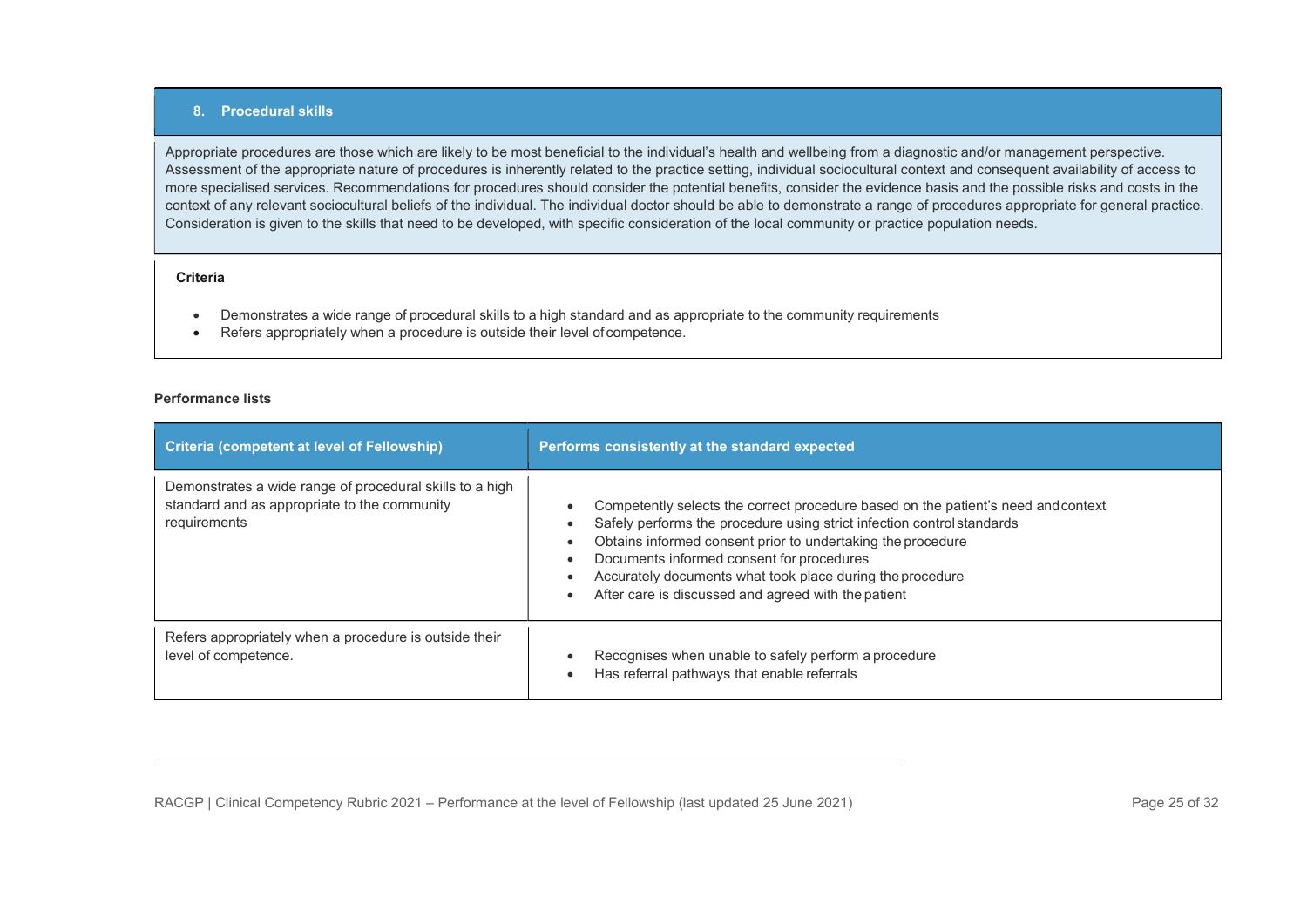## 9. Managing uncertainty

Ongoing undifferentiated conditions can cause considerable anxiety for patients, their families and the GP. There is a need for a structured, evidence-based approach in order to minimise risk from health and economic perspectives. Undifferentiated conditions are often associated with uncertainty and ambiguity, and present management challenges for the clinician. Clinical decision-making around choices of investigations need to be rational and balance the potential risks of both over and under investigating and management, against the benefits in the context of the individual

#### Criteria

- Manages the uncertainty of ongoing undifferentiated conditions
- Addresses problems that present early and/or in an undifferentiated way by integrating all the available information to help generate differential diagnoses
- Recognises when to act and when to defer doing so and uses time as a diagnostic tool

| <b>Criteria (competent at level of Fellowship)</b>                                      | Performs consistently at the standard expected                                                                                                                                                                                                                                |
|-----------------------------------------------------------------------------------------|-------------------------------------------------------------------------------------------------------------------------------------------------------------------------------------------------------------------------------------------------------------------------------|
| Manages the uncertainty of ongoing undifferentiated<br>conditions                       | Excludes serious or red flag conditions<br>Formulates a management plan in the absence of a diagnosis<br>Refrains from treatment whenever this is applicable (watchful waiting)<br>Makes rational and evidence-based choices of investigations<br>Arranges appropriate review |
| Recognises when to act and when to defer doing so and<br>uses time as a diagnostic tool | Avoids intervention when no clinical justification<br>Arranges appropriate review<br>Aware of normal course of disease                                                                                                                                                        |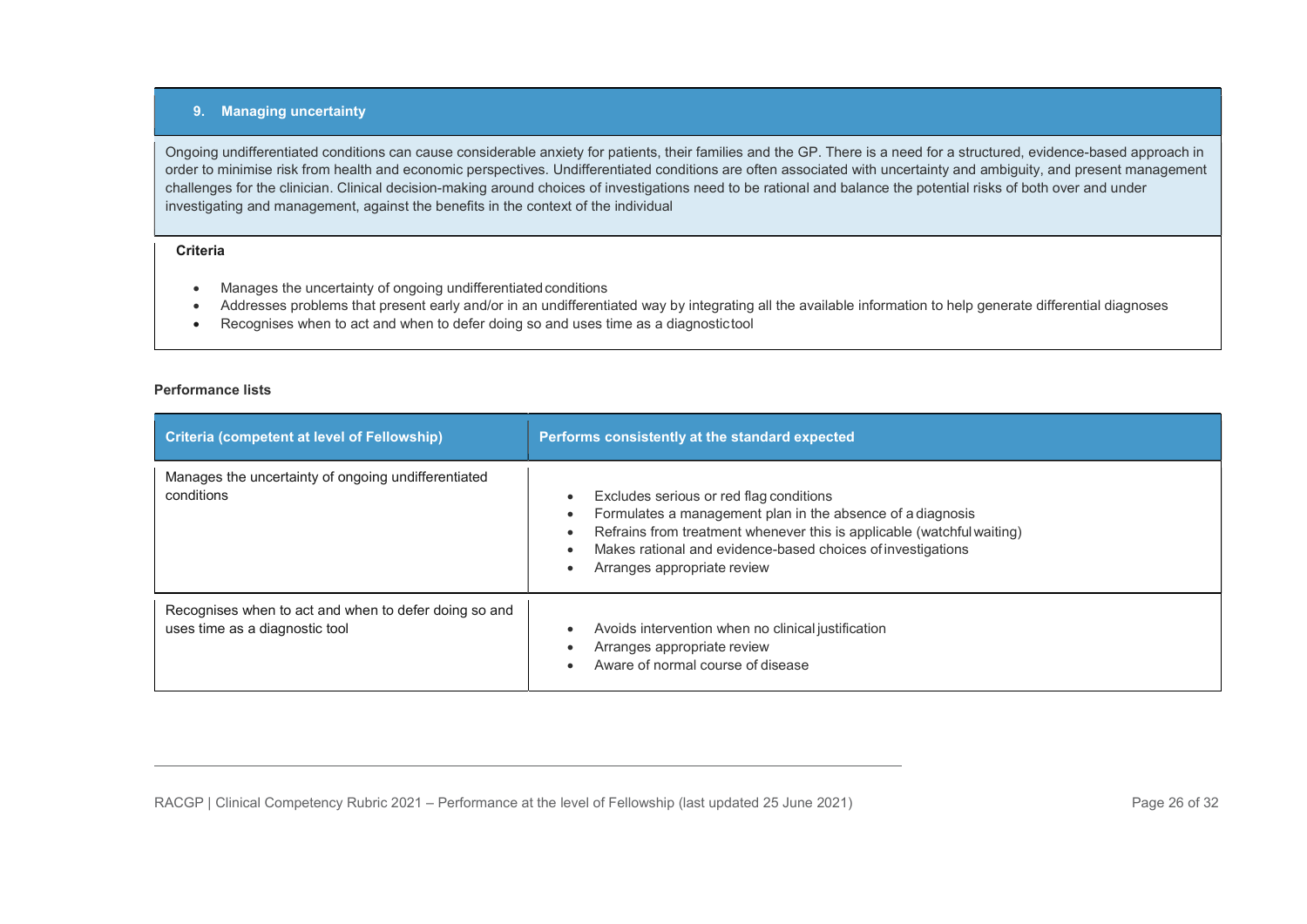# 10. Identifying and managing the significantly ill patient

A significantly ill patient is an individual at any life stage who is at risk of actual or acute potentially life-threatening health problems. General practitioners are required to identify significant illness early and manage this in line with accepted guidelines.

## Criteria

- A significantly ill patient is identified.
- Has confidence in and takes ownership of own decisions while being aware of own limitations

| Criteria (competent at level of Fellowship)                                                                                                                        | Performs consistently at the standard expected                                            |
|--------------------------------------------------------------------------------------------------------------------------------------------------------------------|-------------------------------------------------------------------------------------------|
| A significantly ill patient is identified                                                                                                                          | Correctly identifies actual or potentially life-threatening health problems.<br>$\bullet$ |
| Has confidence in and takes ownership of own decisions<br>while being aware of own limitations                                                                     |                                                                                           |
| Addresses problems that present early and/or in an<br>undifferentiated way by integrating all the available<br>information to help generate differential diagnoses |                                                                                           |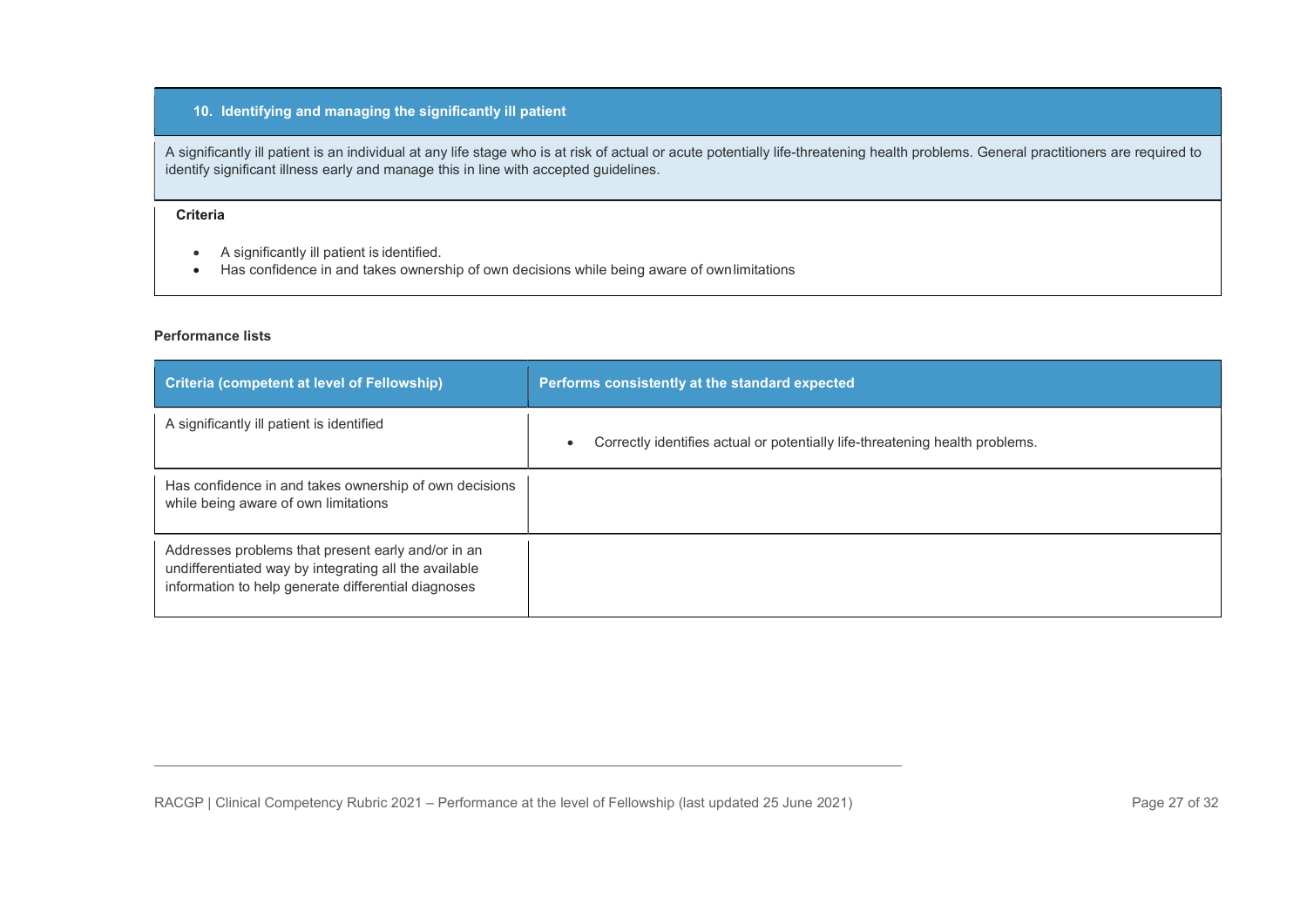## 11. Aboriginal and Torres Strait Islander Health

The health of Australia's first peoples is this country's most pressing and important health priority. Aboriginal and/or Torres Strait Islander peoples are among the most disadvantaged indigenous peoples in the developed world. The available evidence suggests that Aboriginal and Torres Strait Islander peoples continue to suffer a greater burden of ill health than the rest of the population. Overall, Aboriginal and Torres Strait Islander peoples experience lower levels of access to health services than the general population, are more likely than non-Indigenous Australian people to be hospitalised for most diseases and conditions, and are more likely to experience disability and reduced quality of life due to ill health and to die at younger ages than other Australians. Aboriginal and Torres Strait Islander peoples also suffer a higher burden of emotional distress and possible mental illness than is experienced by the wider community. The Aboriginal and Torres Strait Islander health unit of the RACGP curriculum seeks to identify the unique nature and needs of Aboriginal and Torres Strait Islander peoples and their communities and to define the foundation of essential attitudes, skills and knowledge required by all GPs to meet these needs. Attainment of these specific competency based skills will enable GPs to work respectfully, in collaboration with and provide quality care to Aboriginal and Torres Strait Islander peoples and when required, to advocate for individuals and their communities.

#### Required Knowledge

Comprehensive knowledge of local context, health services and referral pathways and social services available

## Required skills

- Ability to form partnerships and work effectively with local community services
- Develop and maintain a culturally appropriate workplace
- Actively support and promote local models of Aboriginal and Torres Strait Islander general practice and primary healthcare that involve self-determination, community involvement and self-governance

#### Required attitudes

- Willingness to engage with and support community initiatives (eg NAIDOC community events)
- Value for self-determination, community involvement and self-governance as core concepts in Aboriginal and Torres Strait Islander healthcare
- Willingness to advocate for policies and laws that promote health equity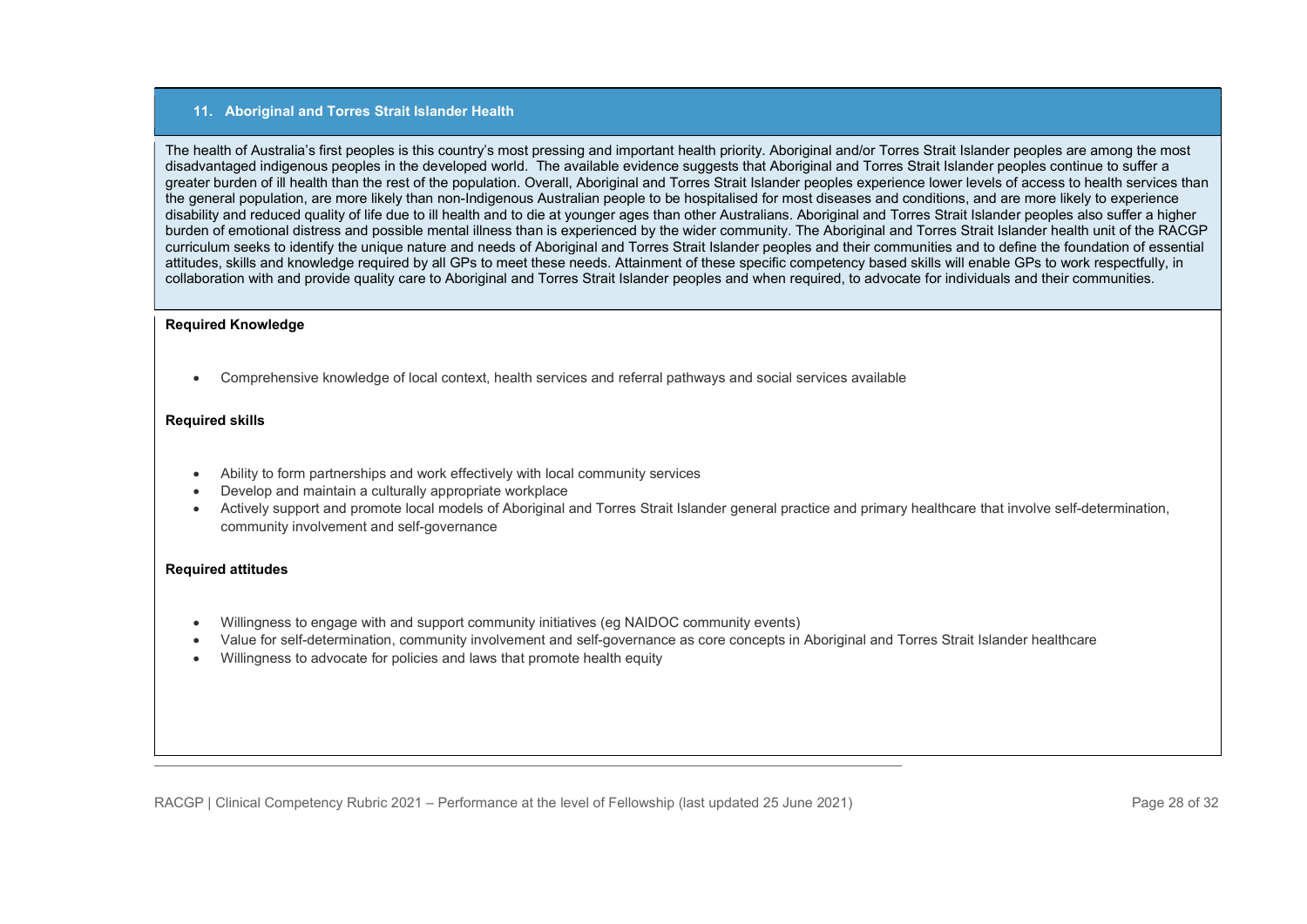- Communicate effectively, develop social and cultural competency with Aboriginal and Torres Strait Islander peoples
- Develop effective therapeutic relationships with Aboriginal and Torres Strait Islander patients
- Optimise health outcomes by early identification and effective management of all health conditions
- Identify and address the social and cultural determinants of health in the local community
- Promote the health and wellbeing of Aboriginal and Torres Strait Islander communities
- Support Aboriginal and Torres Strait Islander health research and education
- Identify and implement effective models of primary healthcare delivery
- Implement appropriate policies and initiatives regarding Aboriginal and Torres Strait Islander health to optimise outcomes

## Performance lists

| <b>Criteria (competent at level of Fellowship)</b>                                                                       | Performs consistently at the standard expected                                                                                                                                                                                                                                                                                                                                                              |
|--------------------------------------------------------------------------------------------------------------------------|-------------------------------------------------------------------------------------------------------------------------------------------------------------------------------------------------------------------------------------------------------------------------------------------------------------------------------------------------------------------------------------------------------------|
| Communicate effectively, develop social and cultural<br>competency with Aboriginal and Torres Strait Islander<br>peoples | Use a range of methods to facilitate culturally safe communication with Aboriginal and Torres Strait<br>Islander peoples<br>Review and identify resources to improve consultation skills with Aboriginal and Torres Strait<br>Islander peoples<br>Appropriately use family and social relationships to support healthcare for Aboriginal and Torres<br>Strait Islander patients                             |
| Develop effective therapeutic relationships with<br>Aboriginal and Torres Strait Islander patients                       | Work in partnership with Aboriginal and Torres Strait Islander peoples and communities<br>Integrate cultural perspectives and beliefs on health and wellbeing of Aboriginal and Torres Strait<br>$\bullet$<br>Islander peoples into holistic clinical practice<br>Appraise and address barriers to development of effective therapeutic relationships with Aboriginal<br>and Torres Strait Islander peoples |
| Optimise health outcomes by early identification and<br>effective management of all health conditions                    | Identify and address obstacles to optimising management of complex health presentations in<br>Aboriginal and Torres Strait Islander peoples<br>Support and mentor colleagues to deliver best practice care of common and complex health<br>conditions                                                                                                                                                       |

RACGP | Clinical Competency Rubric 2021 – Performance at the level of Fellowship (last updated 25 June 2021) Page 29 of 32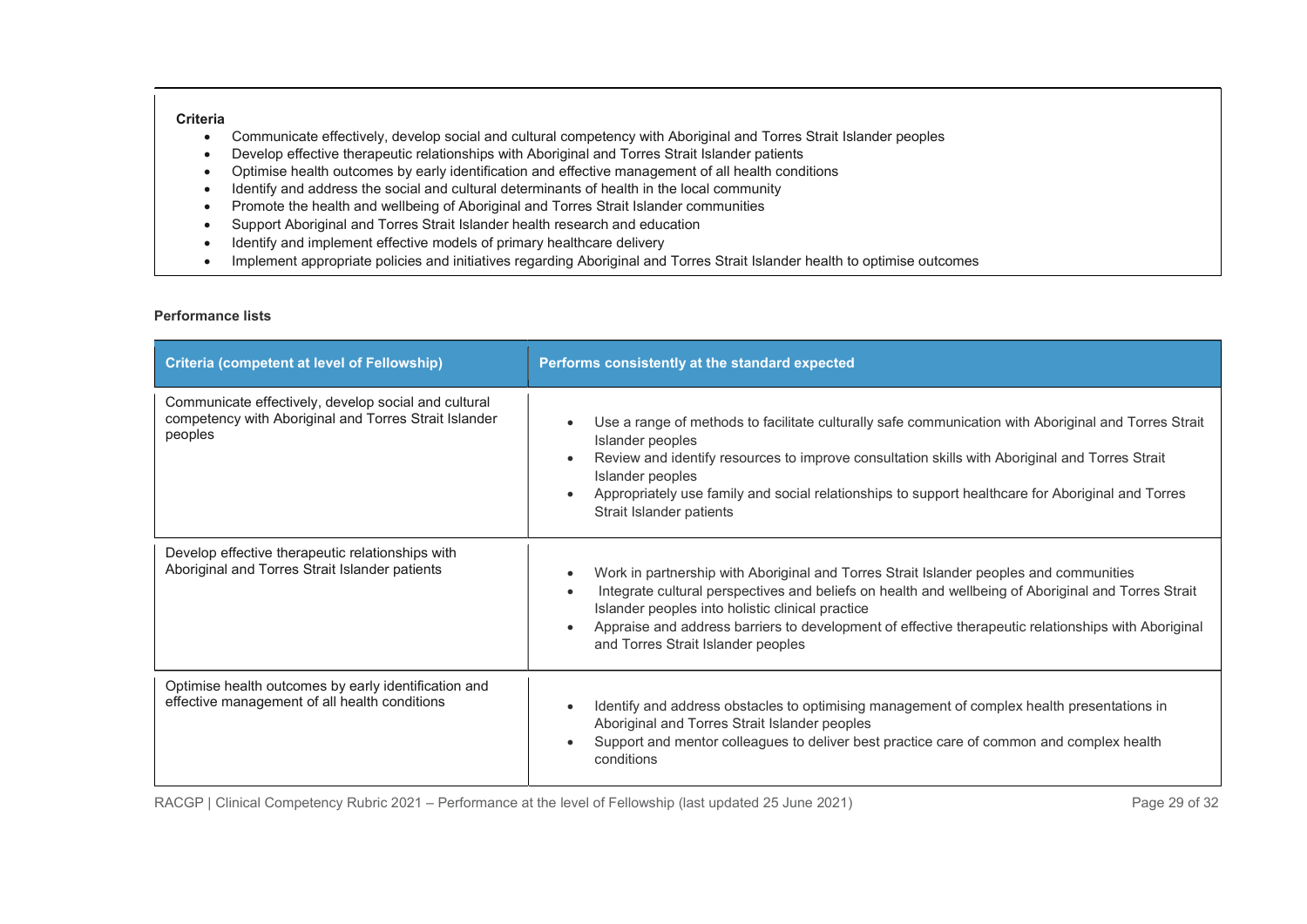| Identify and address the social and cultural determinants<br>of health in the local community                                    | Identify and incorporate social and cultural determinants of health into management plans<br>Advocate for improvements in the social and cultural determinants of health in the local community                                                                                                                                                                                                                                                                               |
|----------------------------------------------------------------------------------------------------------------------------------|-------------------------------------------------------------------------------------------------------------------------------------------------------------------------------------------------------------------------------------------------------------------------------------------------------------------------------------------------------------------------------------------------------------------------------------------------------------------------------|
| Promote the health and wellbeing of Aboriginal and<br>Torres Strait Islander communities                                         | Collaborate effectively with the community to continually enhance healthcare delivery<br>Analyse level of implementation and effectiveness of use of MBS and PBS programs in the local<br>community<br>Access and promote cultural advice appropriate to the current work environment<br>Advocate for strengthening the Aboriginal and Torres Strait Islander workforce capacity<br>Identify and support local health promotion and community education programs<br>$\bullet$ |
| Support Aboriginal and Torres Strait Islander health<br>research and education                                                   | Identify research and teaching opportunities in the practice setting<br>Participate in research and teaching related to Aboriginal and Torres Strait Islander health                                                                                                                                                                                                                                                                                                          |
| Identify and implement effective models of primary<br>healthcare delivery                                                        | Appraise the capacity of the primary care model to comprehensively meet the needs of the<br>community<br>Provide cultural competence and safety training to all staff<br>Develop strategies to promote a culturally safe practice environment                                                                                                                                                                                                                                 |
| Implement appropriate policies and initiatives regarding<br>Aboriginal and Torres Strait Islander health to optimise<br>outcomes | Implement and review practice systems to ensure that Aboriginal and Torres Strait Islander patients<br>are identified<br>Advocate for and use policies and initiatives that promote equity in healthcare<br>Advise on and implement systems of clinical governance appropriate in the context of community<br>control<br>Describe, use and advocate for policies that address the social determinants of health                                                               |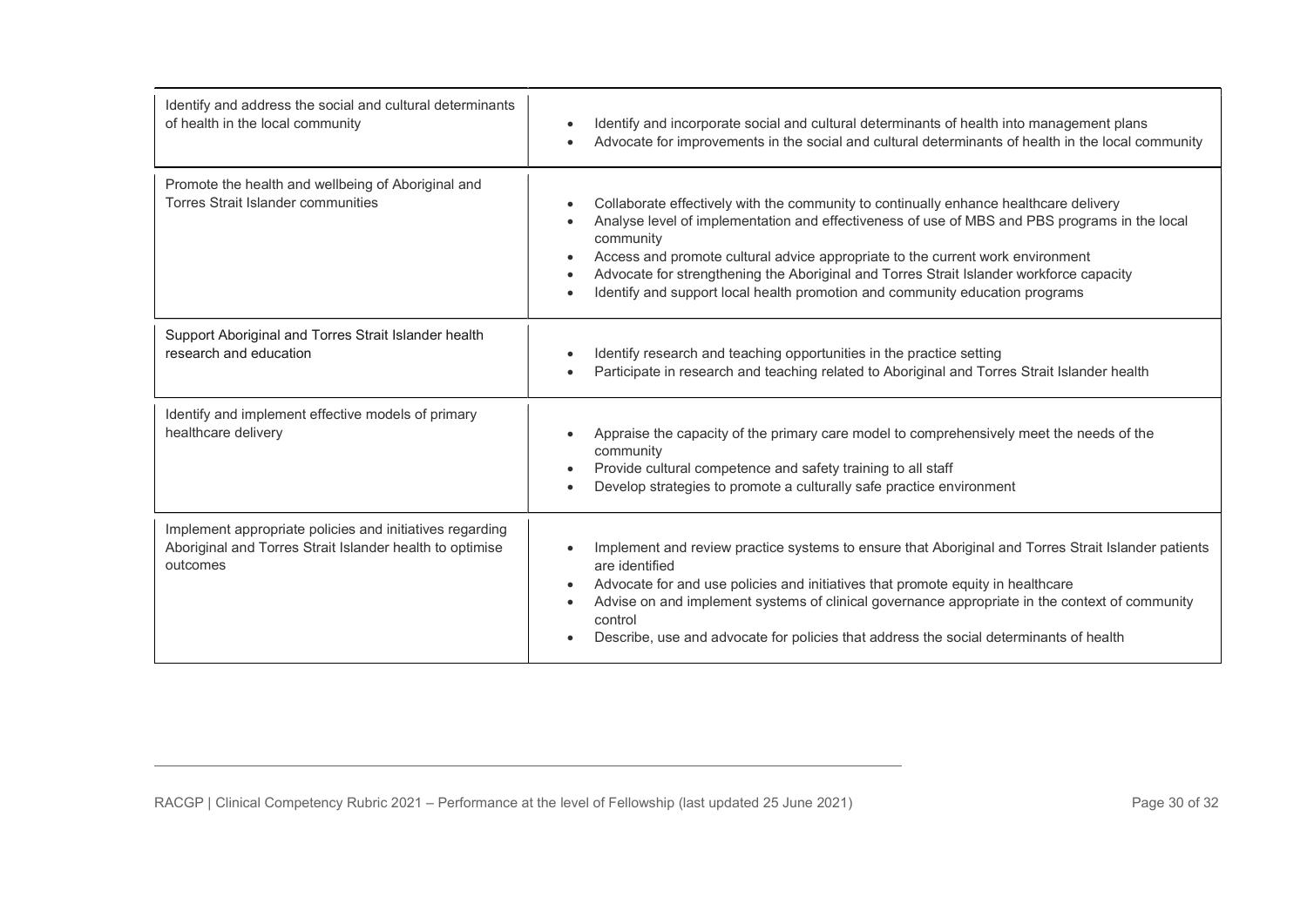## 12. Rural health

Whilst based on a foundation of the core skills of Australian general practice, rural general practice provides a diversity of geographical and demographic contexts, which contribute to a broad spectrum of patient presentations and potential limitations in availability of health resources. Providing quality care to rural and remote communities therefore requires a flexible and innovative approach and a particular set of skills. The skills that need to be developed and maintained by GPs to provide quality care to their communities depend largely on their practice context and the specialised services and resources available within the local vicinity. The skill sets required for rural and remote practice may be required at an extended or advanced level depending on these factors.

## Required knowledge

Continue building referral pathways for patients and building relationships with other organisations involved in healthcare in the local community

#### Required skills

Work with local hospital(s) and other healthcare providers to maintain and advance skills relevant to community need

## Required attitudes

- Maintain a positive attitude toward working and living in a rural or remote community by ensuring good time management and professional support
- Continue resilience building

#### **Criteria**

- Communicate effectively with other health professionals using available infrastructure
- Deliver quality care to a rural and remote community
- Promote health in the rural and/or remote community
- Undertake a range of public health roles
- Identify and ethically manage therapeutic boundary issues
- Address professional isolation
- Manage time and workloads